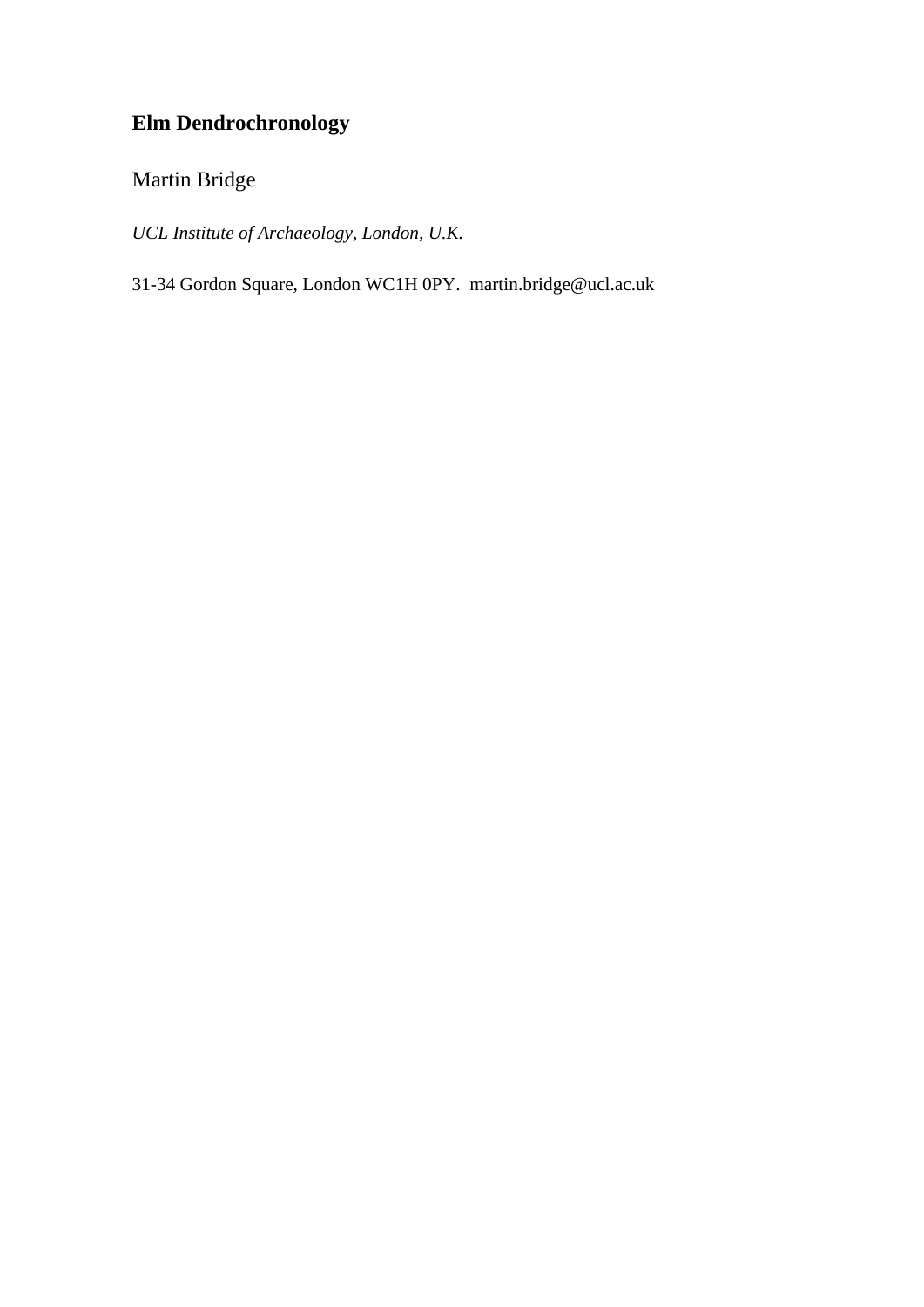## **Elm Dendrochronology**

Elm is generally considered to be unsuitable for dendrochronology, usually having too few rings, or having abrupt growth rate changes that do not result from the external weather conditions. Samples rarely match each other in the same structure. A further difficulty is that even where it is known that the sequence is complete (the bark is still present), it is often not possible to distinguish sapwood rings by their appearance, even under a microscope. This is a significant problem as elm has been an important structural component of many British vernacular buildings over many centuries, but whereas dendrochronological dating of oak has transformed our understanding of thousands of buildings, by 2015 only four instances of dating elm had been made, two of those involving a single timber. When elm has been encountered, it has generally been dismissed from further dendrochronological study as a result of these known issues, but no systematic study has been undertaken to see whether these prejudices are justified.

In order to get some evidence-based information about how elm might behave dendrochronologically, Historic England initiated a study: Developing the dendrochronology of elm in historic buildings, Project 7350, funded through its Heritage Protection Commissions. This resulted in over seventy buildings being looked at, with several being sampled, and the results are discussed here.

At some sites an elm site master sequence could be derived, but potential matches with local oak chronologies were generally not strong enough to be considered dated. In one instance good matches with local oak sites were found, but subsequent radiocarbon analysis found these matches to be erroneous. At another site, five trees gave an 89-year ring sequence, but no acceptable matches were found with oak chronologies. Radiocarbon dating and oxygen isotope dating both gave the same dating results at this site however, showing that these two methods appear to give the best hope of dating elm in the future.

Keywords: dendrochronology; elm; *Ulmus* spp; standing buildings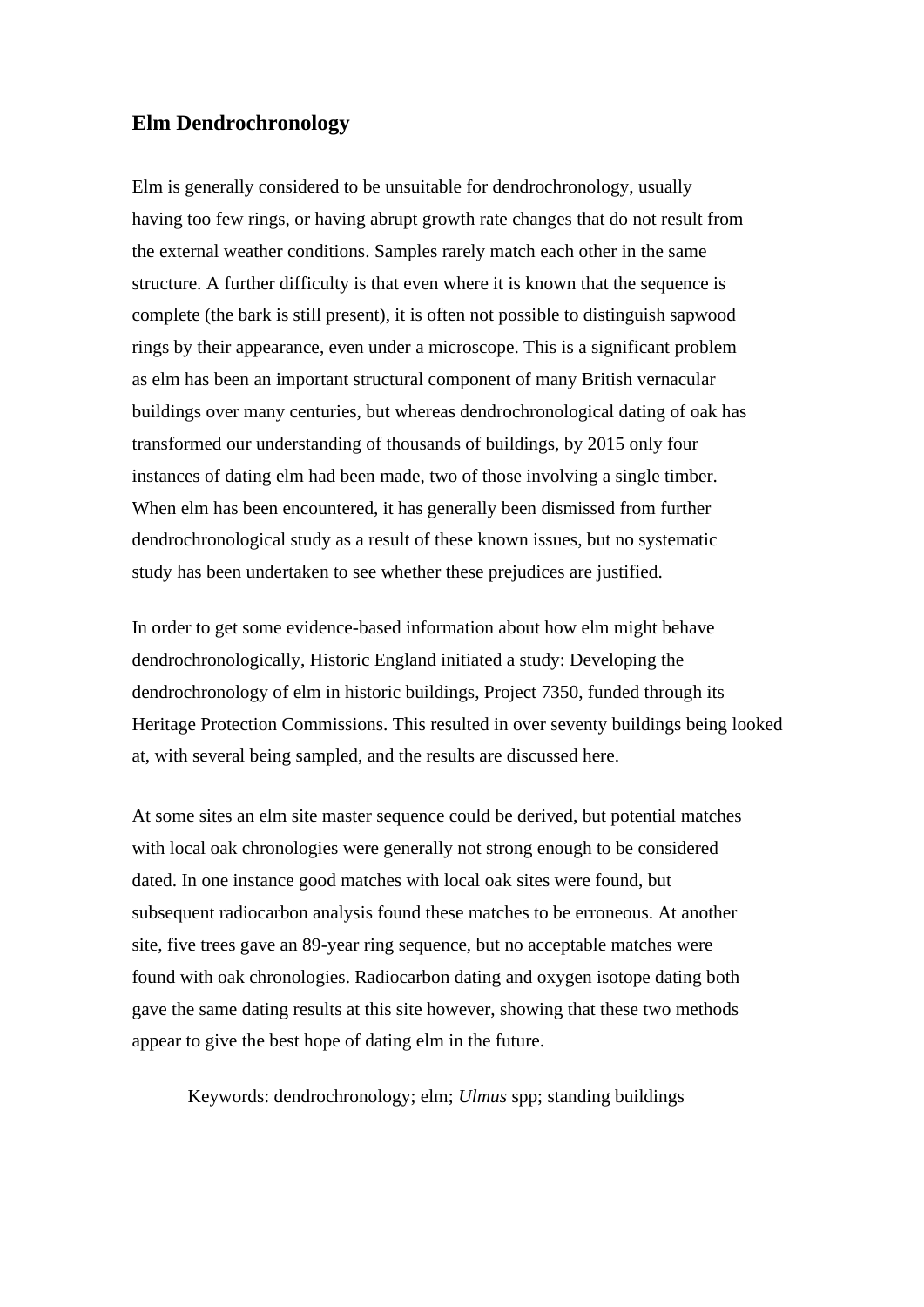#### **Background**

Throughout the extensive dendrochronological studies in standing buildings and other artefacts carried out in the UK over the last four to five decades based on oak (*Quercus* spp.), it has been common practice to dismiss elm (*Ulmus* spp.) as unsuitable for dating because of its known limitations. It has been observed as often having too few rings for statistically meaningful cross-matching, and it often exhibits uneven growth around the circumference, meaning that one radius of the tree may be quite different to another. The lack of dating, with only four known sites where elm has been successfully dated against oak at the same site from all UK studies (see below) has also meant that when elm is found, financial constraints have deemed it non-commercially viable to sample. Nevertheless, it is the second most common structural timber in medieval and immediately post-medieval buildings, being found in perhaps 10% of buildings (though this has never been systematically recorded), and obviously being chosen over and above ash (*Fraxinus* spp) which was always more common in the countryside throughout this period.<sup>1</sup>

It has been observed that elm is found in buildings throughout the UK, but that it is more common in certain geographical areas than others, for example up to 20% of buildings assessed in a project in Debenham, Suffolk in 2008 were noted as having substantial amounts of elm in them, $<sup>2</sup>$  and it has been noted as more common in</sup> Gloucestershire and south Worcestershire, as well as Oxfordshire and Warwickshire,<sup>3</sup> whilst rarely being encountered in some areas, e.g. Hampshire,<sup>4</sup> where elm was anyway never common in the landscape.

One problem with elm is that it has been described as one of the most complex genera of British trees, especially in woodlands, where it is extremely variable.<sup>5</sup> It is however, generally considered to be a light-demanding tree, more common in hedgerows and woodland edges than in woods. Rackham says that the genus has largely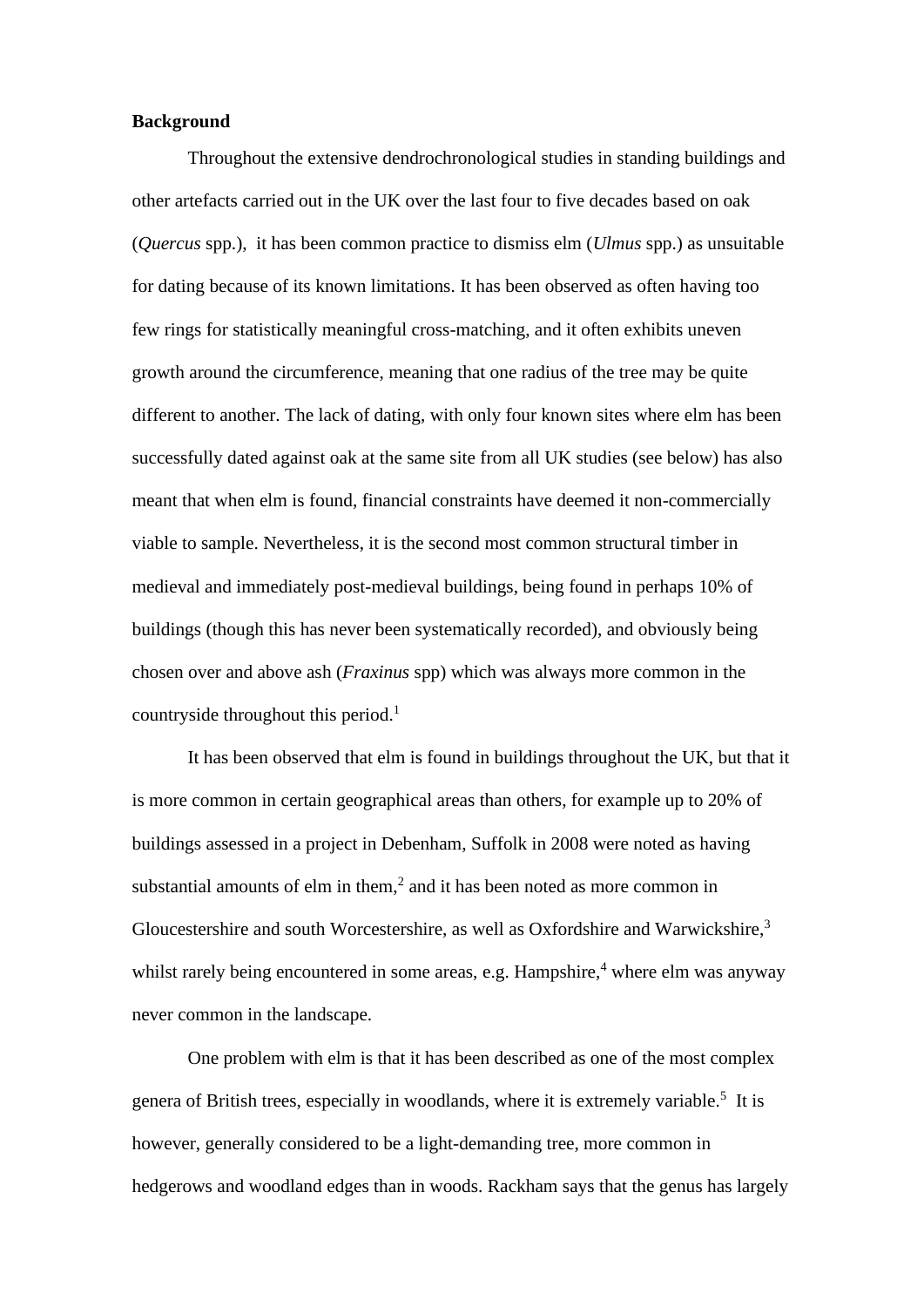abandoned sexual reproduction, mostly reproducing by suckering to produce clones, with the result that some types may be unique to a particular village. Others however say that it hybridizes readily, which would seem to be a contradiction. All agree that the classification of elms is difficult. The so-called English Elm (often *U. procera,* but Richens refers to it as *U. minor* var *vulgaris*) is the most common in southern counties. Richens recognises five varieties of *U.* minor, one being an 'East Anglian Elm' found in both hedges and woods in Essex, and elsewhere in East Anglia, which is less common but more variable. Wych Elm (*U. glabra*) is rare, but also present in these areas.<sup>6</sup> Richens describes elm groves in the valleys of south-west Cambridgeshire and says that elm is common in buildings in Cambridgeshire, and in the coastal plain of Sussex.<sup>7</sup> The Wych Elm is generally regarded as more common in the northern counties and the Welsh borders. With such complexity, and the fact that the different species cannot readily be distinguished on the basis of their wood anatomy, it is perhaps not surprising that elm ring-width sequences, on the rare occasions when they have been looked at, rarely match the available long tree-ring width data for oak, with which they have been compared.

Of the four successful dating studies, three were over twenty-five years ago. The first was a short (54-year) combined sequence comprising four timbers, UPWICHELM, matched  $(t = 5.8, 54$  years overlap) with an oak sequence (UPWICH4) from the same site, dating the sequence to  $1692-1745$ ,<sup>8</sup> and it matches very well against oak data from a wide geographical area, with at least 12 sites matching at  $t < 6.0$ . A 103-year sequence from an elm wallplate at Upper House Farm, Nuffield, Oxfordshire dated against oak in the same building, $9$  and it was noted that although complete sapwood was present, it was not possible to distinguish the sapwood rings. This sequence does not match oak sequences outside the site itself. A 43-year long sequence was dated from a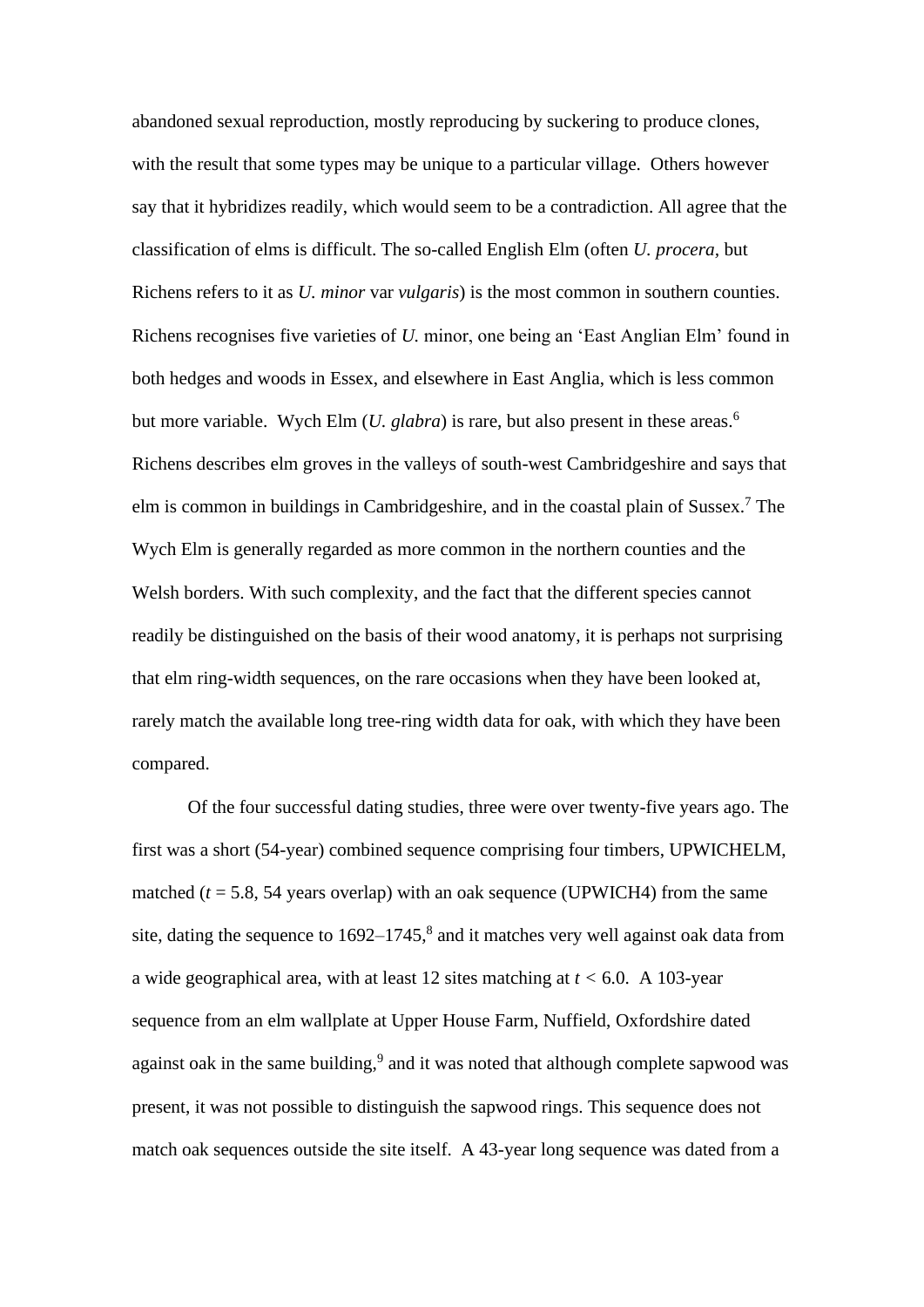cruck blade in Mill Farm Cottage, Mapledurham, Oxfordshire, matching oak from the same property,  $10$  the visual ring-width plots being particularly good, but this short sequence gives only two matches with a *t*-value between 4 and 5 at the proposed date against oak chronologies from outside Mapledurham, and stronger matches at different dates. More recently, Ashdon Street Farm, Ashdon, Essex (within 1km of the boundary with Cambridgeshire) yielded three elm timbers which gave a combined sequence of 91-years that matched weakly against oak from the same site (*t* = 3.9 with 91 years overlap) but, importantly gave stronger matches to other oak site chronologies from the area (5 sites with  $t < 6.0$ ), dating felling to 1446 and 1447,<sup>11</sup> agreeing well with the dated oak phases in the same building. Other than that, the only published successful elm work appears to be on living cultivated elms from London parks carried out by Brett in the  $1970s$ <sup>12</sup>

Recognising the importance of elm in the built environment and the potential for an improved understanding of the significance and character of this second most common timber in our buildings, Historic England initiated a project (Project 7350 Developing the dendrochronology of elm in historic buildings) to improve the understanding of these buildings and support decision-making with respect to protection, management and conservation.

#### **The Historic England Project**

The project design for the Historic England project that went out to tender suggested concentrating on three geographical areas and assessing up to 60 buildings spread over these areas, plus any other buildings encountered within usual dendrochronological studies elsewhere, and sampling at least fifteen of the best prospects. One of the best ways to undertake a fundamental review of the prospects for dating a different species by comparison with the oak tree-ring width database as a first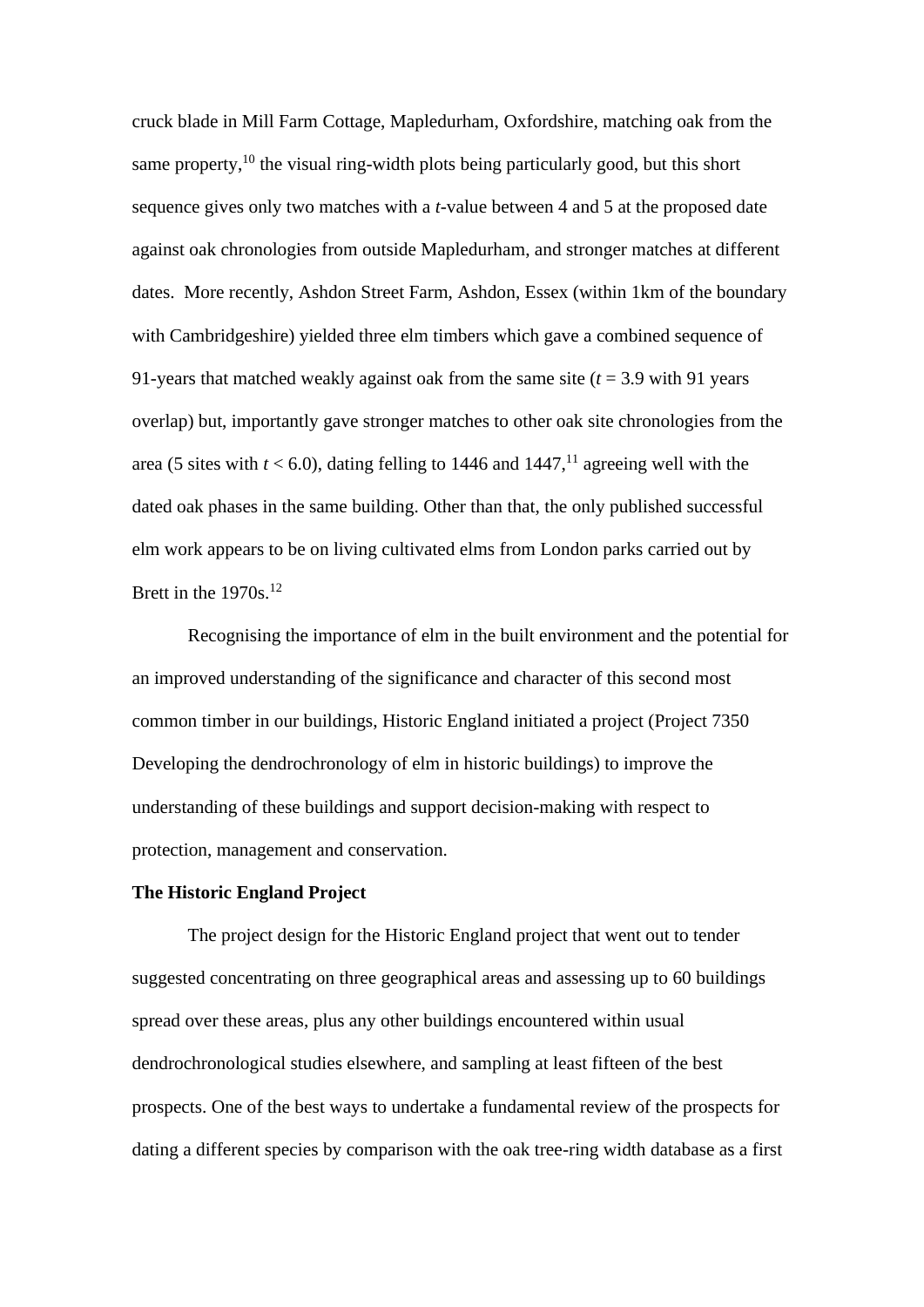step would be to use living trees, where the date and origin of growth is known, but this was ruled out from the start because of the danger of spreading disease within the very limited elm population remaining after the Dutch Elm epidemic of the late twentieth century. Although the primary aim of the project was to try and develop elm dendrochronology for use with vernacular buildings, the development of the oak chronology over recent decades has shown that initially it can be useful to look at more polite buildings, which often have the best quality timbers, to establish growth patterns for different geographical areas. With this in mind, one building that was proposed as a good candidate for sampling from the outset was the Great Hall roof at Fulham Palace, where previous work had dated the oak in this largely elm roof to having been felled in 1493.<sup>13</sup>

In all, over 70 buildings were assessed, mostly in Oxfordshire, Suffolk and Gloucestershire, but also more widely across southern England (see Appendix 1, and Fig 1). The reason for assessing a greater number of buildings was simply that little promising timber was found in the majority of the buildings looked at – the elm seen generally had too few rings – it is desirable to have a minimum of 50-60 rings, and when starting out in a new area, or with a new species, longer sequences are preferable. It was also noted that many elm timbers looked to have a good number of relatively narrow rings in the outer 20-30 years of growth, but had few much wider rings towards the centre of the tree.

#### **Methods**

#### *Standard Ring Width Dendrochronology*

The widely used and now standard methods for dendrochronology, in line with the English Heritage Guidelines (EH 1998)<sup>14</sup> were employed. Cores (16mm diameter) were extracted using an electric drill, and these were then returned to the laboratory and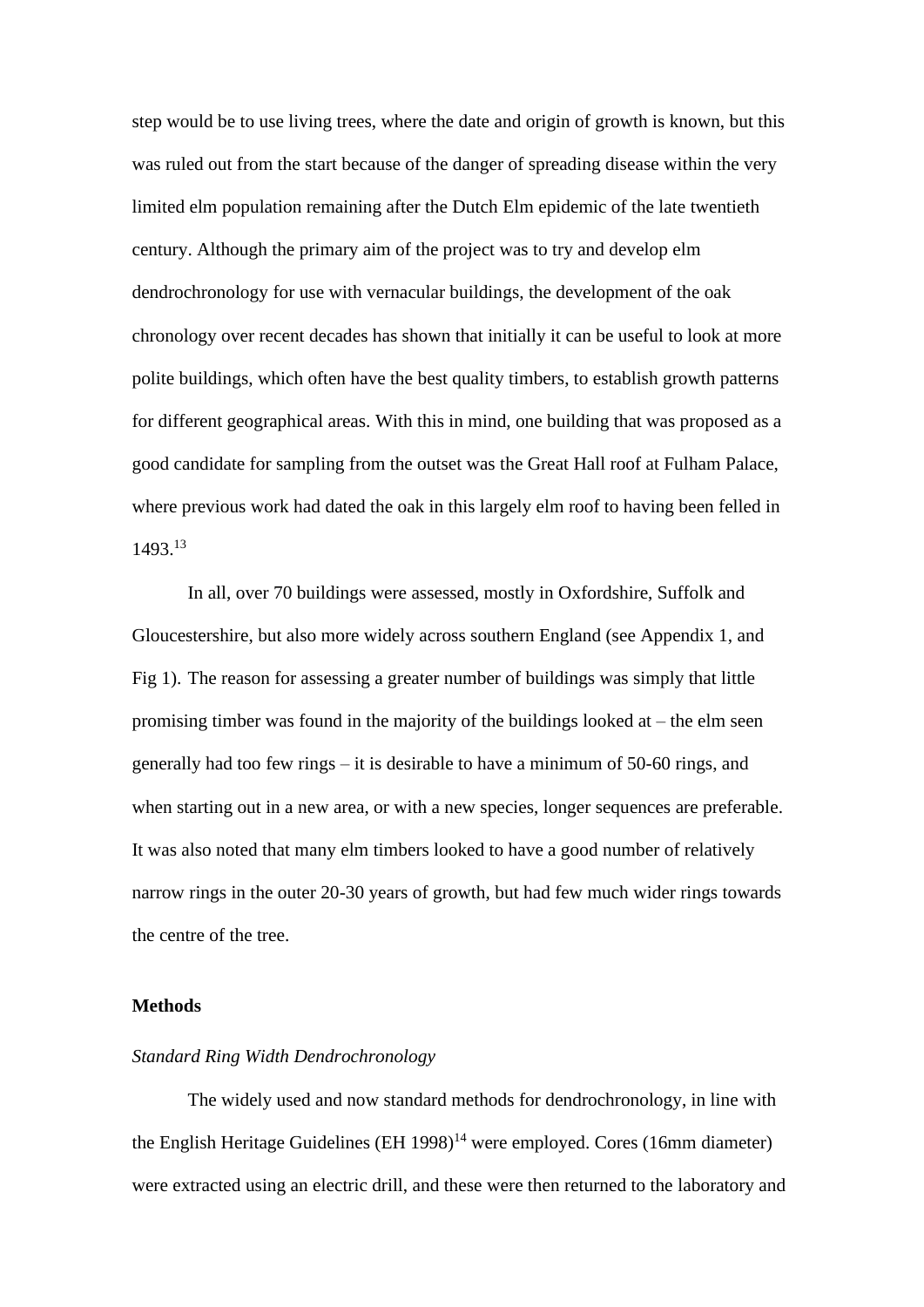sanded with progressively finer grit abrasive belts to make the ring boundaries clearly visible. The ring width sequences were then measured to an accuracy of 0.01mm under a binocular microscope on standard dendrochronological equipment, storing the measurements on a computer for subsequent analysis. Cross-matching was undertaken both statistically and visually, and where possible, individual sequences were combined to make site master sequences. These site masters, as well as longer individual sequences, were compared with the available oak reference material.

#### *Radiocarbon Wiggle Matching*

Radiocarbon dating is based on the radioactive decay of  ${}^{14}C$ , which all living things absorb from the atmosphere during their life. Trees store this in their growthrings, the radiocarbon from each year being stored in each annual ring. Once a ring has formed, no more  ${}^{14}C$  is added to it, and so the proportion of  ${}^{14}C$  versus other carbon isotopes reduces in the ring through time as the radiocarbon decays. Radiocarbon ages measure the proportion of  ${}^{14}C$  in a sample and are expressed in radiocarbon years BP (before present, 'present' being a constant, conventional date of AD 1950). The methodology employed is detailed in the Historic England Research Report Series report (HE RRS) for each site investigated in this way. This project was able to make use of the new IntCal20 calibration, itself based on dendrochronologically dated wood samples.<sup>15</sup>

Wiggle-matching is the process of matching a series of calibrated radiocarbon dates which are separated by a known number of years to the shape of the radiocarbon calibration curve. At its simplest, this can be done visually, although statistical methods are usually employed. Floating tree-ring sequences are particularly suited to this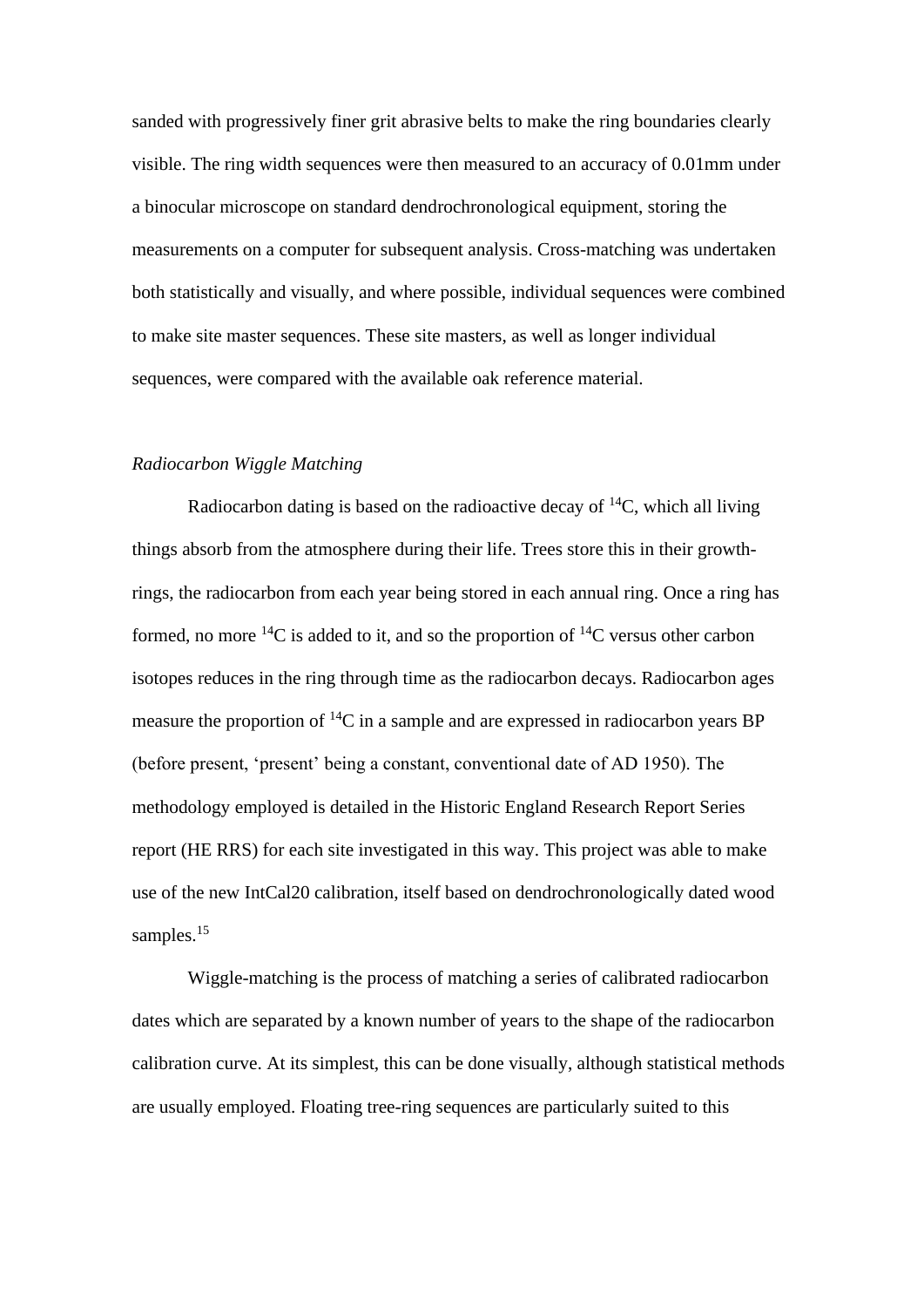approach as the calendar age separation of tree-rings submitted for dating is known precisely by counting the rings in the sample.

The modelled dates are quoted in italics in the text to distinguish them from conventional dates.

#### *Oxygen Isotope Dendrochronology*

Oxygen isotope dendrochronology relies upon the same fundamental principles, limitations, and assumptions as conventional (ring-width-based) dendrochronology. Rather than using ring-width measurements however, it uses the ratio of heavy to light oxygen isotopes in the late-wood cellulose  $(\delta^{18}O)$ .<sup>16</sup> Whereas ring-width dendrochronology relies on limitations to growth by external climatic factors, and can be also be upset by things like human management of the trees, the oxygen isotope ratios directly reflect the external conditions in each year. A master oxygen isotope chronology was constructed using dendrochronologically-dated oak timbers,<sup>17</sup> largely from the archives of dendrochronological laboratories, particularly the Oxford Dendrochronology Laboratory. The latewood of each tree-ring is prepared for chemical analysis and dating, the methodology again being described in the individual HE RRS reports.

#### **Findings**

The initial 60 buildings assessed for this project yielded too few sites that looked as if they might be worth investigating further, largely because the timbers had too few rings. Also, several timbers showed very abrupt growth rate changes, a result in line with the accumulated anecdotal evidence from dendrochronologists over several decades. In the end over 70 sites were assessed, at which point it was decided to investigate the most promising looking sites further. These were the sites where the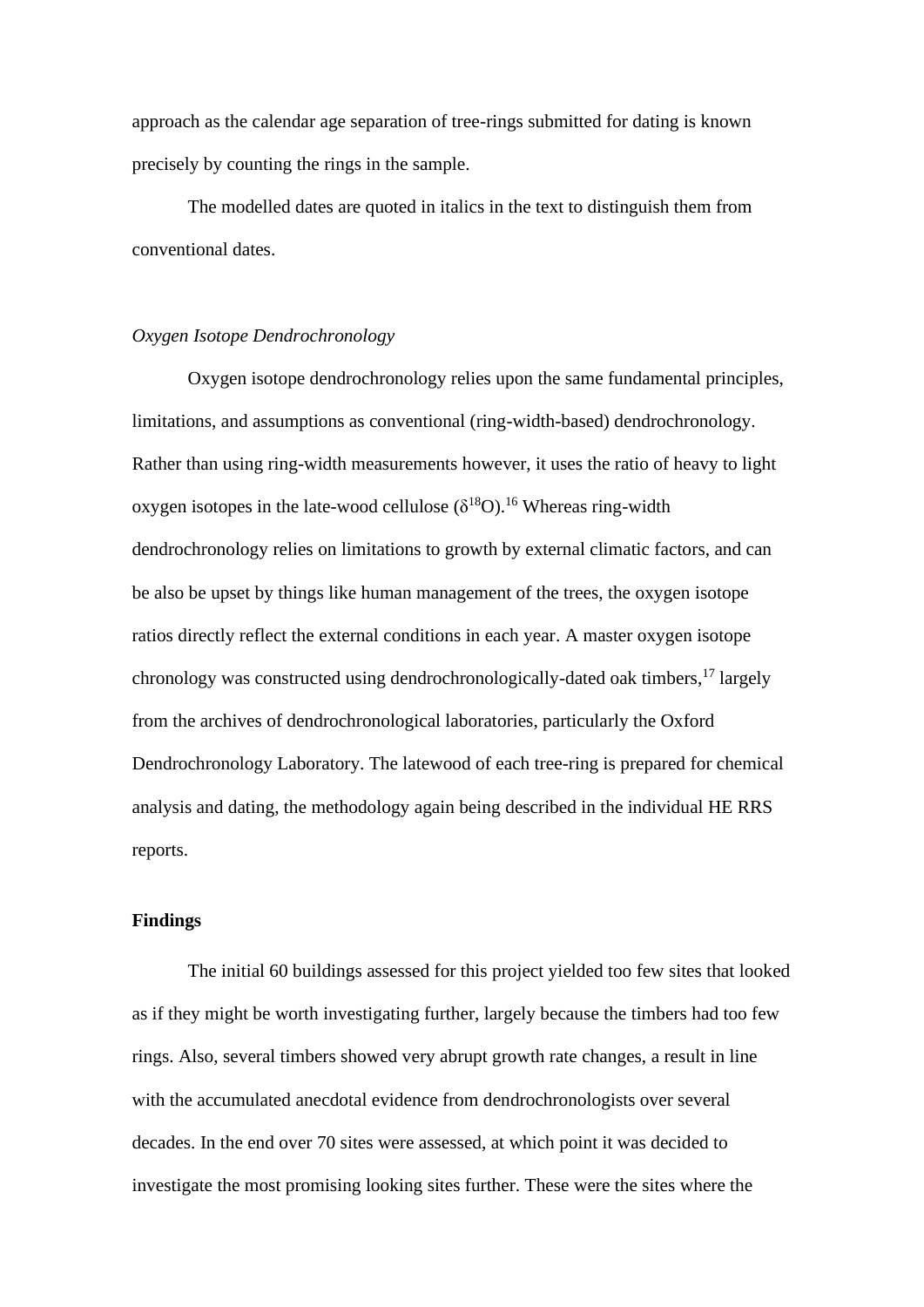assessment of the outside of the timbers suggested there might be 50 or more rings and several timbers had the heartwood/sapwood boundary or traces of sapwood present.

Fourteen buildings were sampled specifically for this project (see Appendix 1), along with another site sampled in Oxfordshire before the start of the project. Three other sites that contained elm encountered during normal case-work studies by the Nottingham Tree-Ring Dating Laboratory (NTRDL) were also looked at (Girlington, Treludick and Charterhouse, Coventry). Each is the subject of an individual HE RRS report which will give details of the timbers sampled, so just a summary will be given here. Several sampled sites were found to have elm timbers with fewer rings then expected, the result of the observation that the inner rings are often much wider than the outer rings (see for example Fig 2). It is known that elms where pollarded and 'shredded' (where side branches are removed up the trunk, sometimes leaving a 'tuft' of branches at the top),  $18$  and this would be expected to be reflected in the ring-width series by sudden reductions in growth rate, followed by a slow recovery. In many cases however (Fig 3), the growth rate was seen to not only decline rapidly, but also to increase dramatically in the space of a year, making even long series unlikely to date. This is because these sudden changes are unlikely to be reflecting variations in the weather between years, but are more likely due to changes in the immediate environment of individual trees. Dendrochronologists have a measure of this year-toyear variation called 'mean sensitivity' which for oak series usually falls within the range 0.18 – 0.28.

 In the elm series measured in this study, also including the NTRDL sites and 233- 235 Thame Road, Warborough (see below), 36% had mean sensitivity values of 0.29 or higher. A number of samples went out to the bark edge, but few had readily distinguishable sapwood (Fig 2), so the number of sapwood rings could rarely be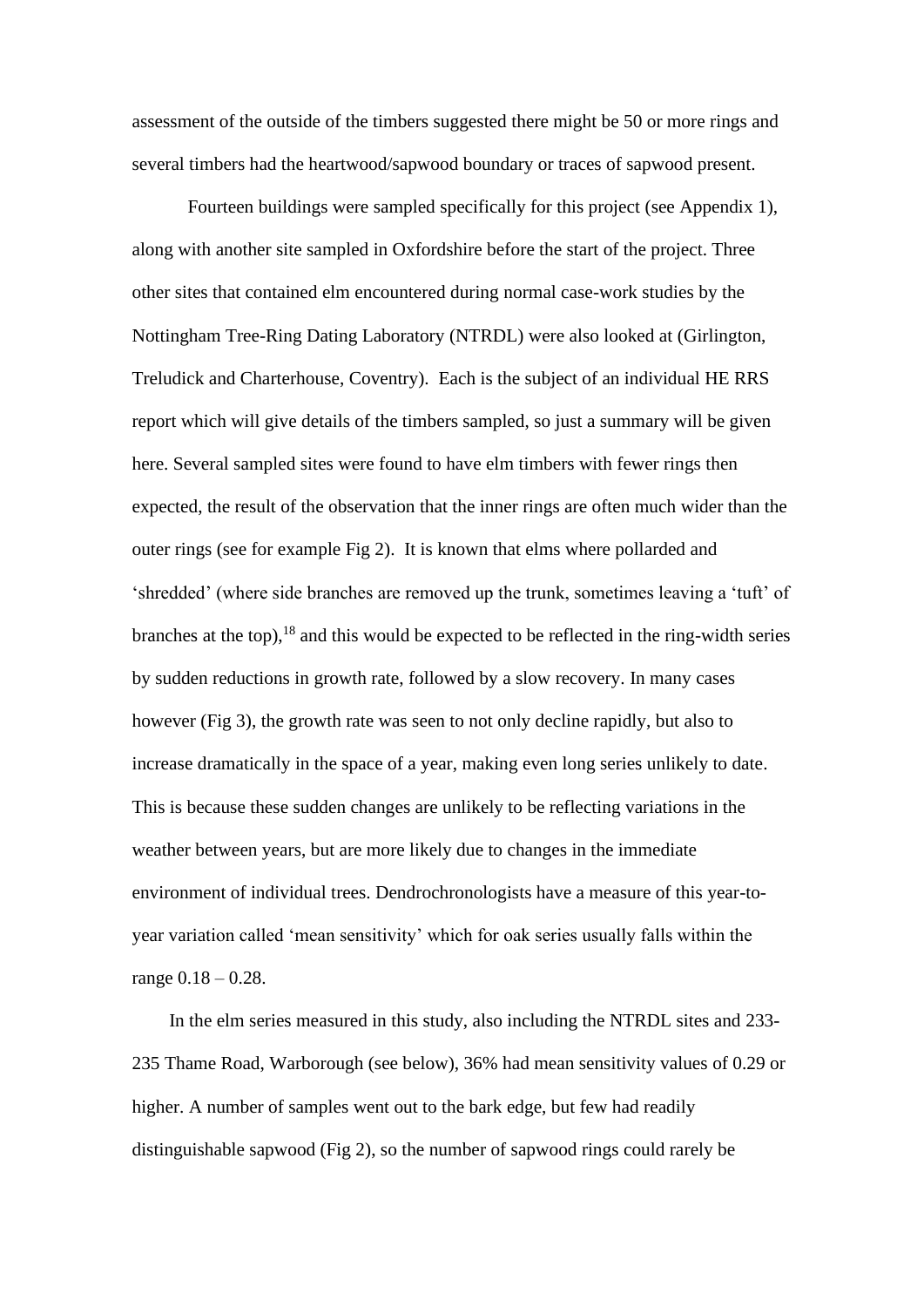determined. Out of 129 measured series, 19 had complete sapwood where the number of sapwood rings could not be determined, but in 18 cases where sapwood numbers were counted, the mean number of rings was 24, with a range of 9 to 51. With relatively few examples, it is probably wise not to make generalisations about elm sapwood numbers at this stage.

One interesting observation, given Brunskill's assertion that elm 'was not commonly used until the eighteenth century<sup>19</sup> is the distribution of the likely ages of the elm in buildings looked at through the course of this study. Although in many cases the dating is subjective, based on stylistic features, a couple of phases were dated to the fourteenth century. More than 10% of sites were attributed to the fifteenth century, and more than a quarter to the sixteenth century, the most common period seen. Around 16% were attributed to each of the seventeenth and eighteenth centuries. Earlier, Stenning found several early small aisled halls in Essex contained elm.<sup>20</sup> Brunskill also passes on the well-known assertion that elm is used either when it is kept constantly wet, or constantly dry. It is interesting that buildings like the Wool Barn, and Frampton Manor (both in Frampton on Severn, Gloucestershire) have the exposed framing of oak, but the roof that should be dry is of elm on an estate that had a lot of elm, 1300 elms being lost in the Dutch Elm epidemic, according to the estate owner.

Given that the most promising looking sites were the only ones sampled (excluding NTRDL sites which were sampled opportunistically), only 54% of the elm samples obtained had 60 or more rings in them, the longest series being 119 years long. With these short ring series and the high mean sensitivity, it is not surprising that little cross-matching was found between the samples, the first step in any dating process.

Girlington Hall  $(Co$  Durham)<sup>21</sup> – a NTRDL site – had some of the longest sequences, including the longest at 145 rings, each with relatively low mean sensitivity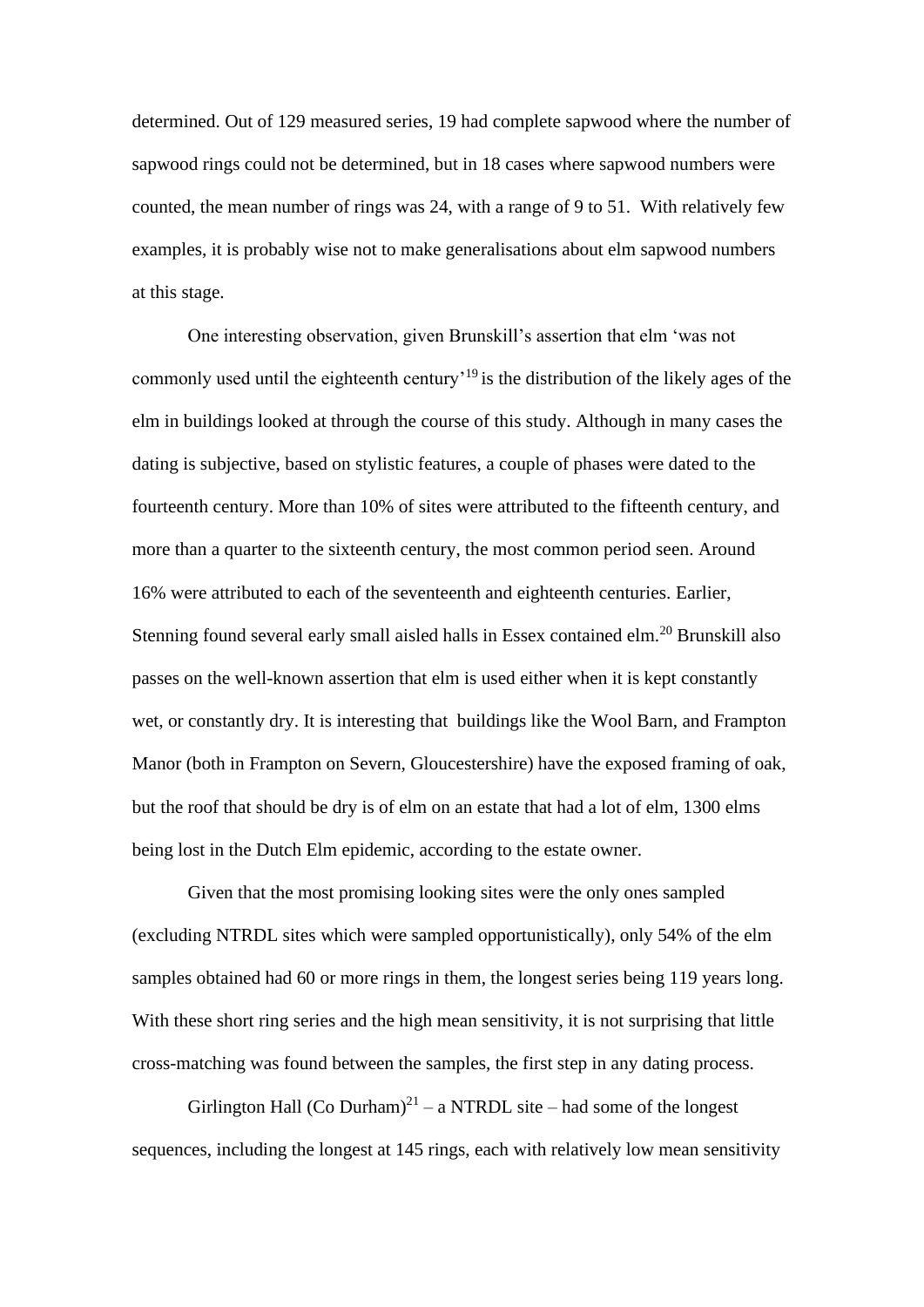values (0.17 to 0.30), perhaps, given its northern location, indicating that these were from *U. glabra* or one of the varieties of *U. minor* not encountered elsewhere. Six timbers matched together to form a 158-year long sequence, but this did not match against local oak chronologies.

Pairs of matching timbers were found at Treludick, Cornwall<sup>22</sup> (an NTRDL site with three pairs of matching timbers, 73, 74 and 77 years long, but not matching each other); 1 Middle Row, Chipping Norton, Oxfordshire (two pairs with weak visual matches between the plots of 62 and 93 years length); Great Barn, Chalgrove, Oxfordshire, 105 years long; The Packhorse, South Stoke, Somerset – 71 years long. In addition, two groups of three timbers, and a pair of elm timbers were found from 233- 235 Thame Road, Warborough, Oxfordshire, investigated before the HE project.<sup>23</sup> All of these had rapid growth rate changes, and were not dated.

Four matching elm timbers were found at 11 St Austin's Lane, Harwich, Essex, resulting in a 62-year long sequence, but this did not date against reference oak sequences, although a potential matching position in the early sixteenth century with very weak matches was considered. Subsequently, radiocarbon wiggle matching was carried out, resulting in a date range of *cal AD 1425–36* (95% probability) being derived, thus ruling out the weak ring-width dendrochronology matching.

At Fulham Palace, three elm cores from timbers in the Great Hall roof matched each other, and the combined site master gave some weak statistical matches with oak reference material at a position corresponding to the felling of one timber in 1480. This seemed a little unlikely, as it would have meant the elms having been felled over ten years previously to dated oak in the roof, but it was nevertheless considered worthy of further analysis by radiocarbon wiggle matching. The result of analysing two elm series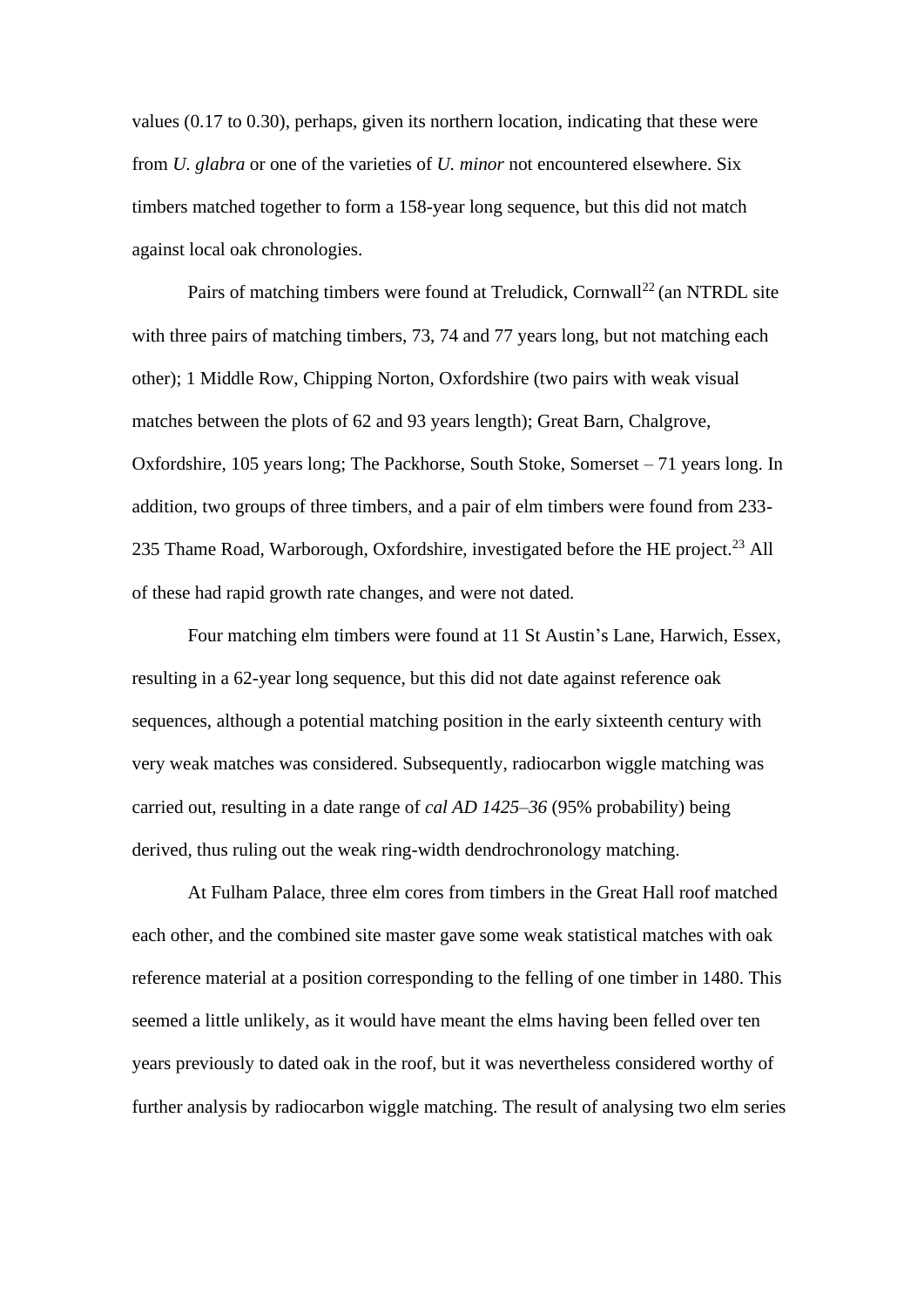gave a range of *cal AD 1485–94* (95% probability) for the end dates, strongly suggesting that the ring-width match is erroneous.

One result that is more troubling is that obtained for 1 Middle Row in Chipping Norton, Oxfordshire. Here, standard ring width dendrochronology identified three pairs of elm samples that matched each other well, two samples matching with  $t = 7.1$  with 54 years overlap, a second pair with *t* = 6.7 with 45 years overlap, and the third pair with *t*   $= 8.2$  with 74 years overlap. Similarities in the curves suggested the three pairs might match each other, and they were tentatively combined into a single sequence, which gave consistent good statistical matches with local oak chronologies at a position equating to the early sixteenth century (*t <*6.0 against at least 6 oak chronologies) . Although not strong enough to be considered a date in this case, where there was no matching with oak from the same site as had been found in the earlier dated sequences, radiocarbon wiggle matching was undertaken to see if this position might be confirmed. The results however show the final ring of the samples tested was formed in *cal AD 1669–1676* (95% probability), meaning that the ring-width chronology derived potential match was erroneous. These results clearly show the good dendrochronological match of elm against the oak database was, in this case, not a date, and it suggests that a higher *t*-value threshold may be needed for accepting elm matches against oak chronologies for the results to be accepted as dates.

Three elm timbers at Twilly Springs House, West Hendred, Oxfordshire, resulted in a 96-year long sequence. This gave no consistent acceptable statistical matches against the oak database. Two methods were however used to analyse elm material from this site, radiocarbon wiggle matching, and oxygen isotope dating. The radiocarbon analysis gave a likely felling date range for a timber with complete sapwood of *cal AD 1801–1808* (95% probability) or the likely *cal AD 1802-1806* (68%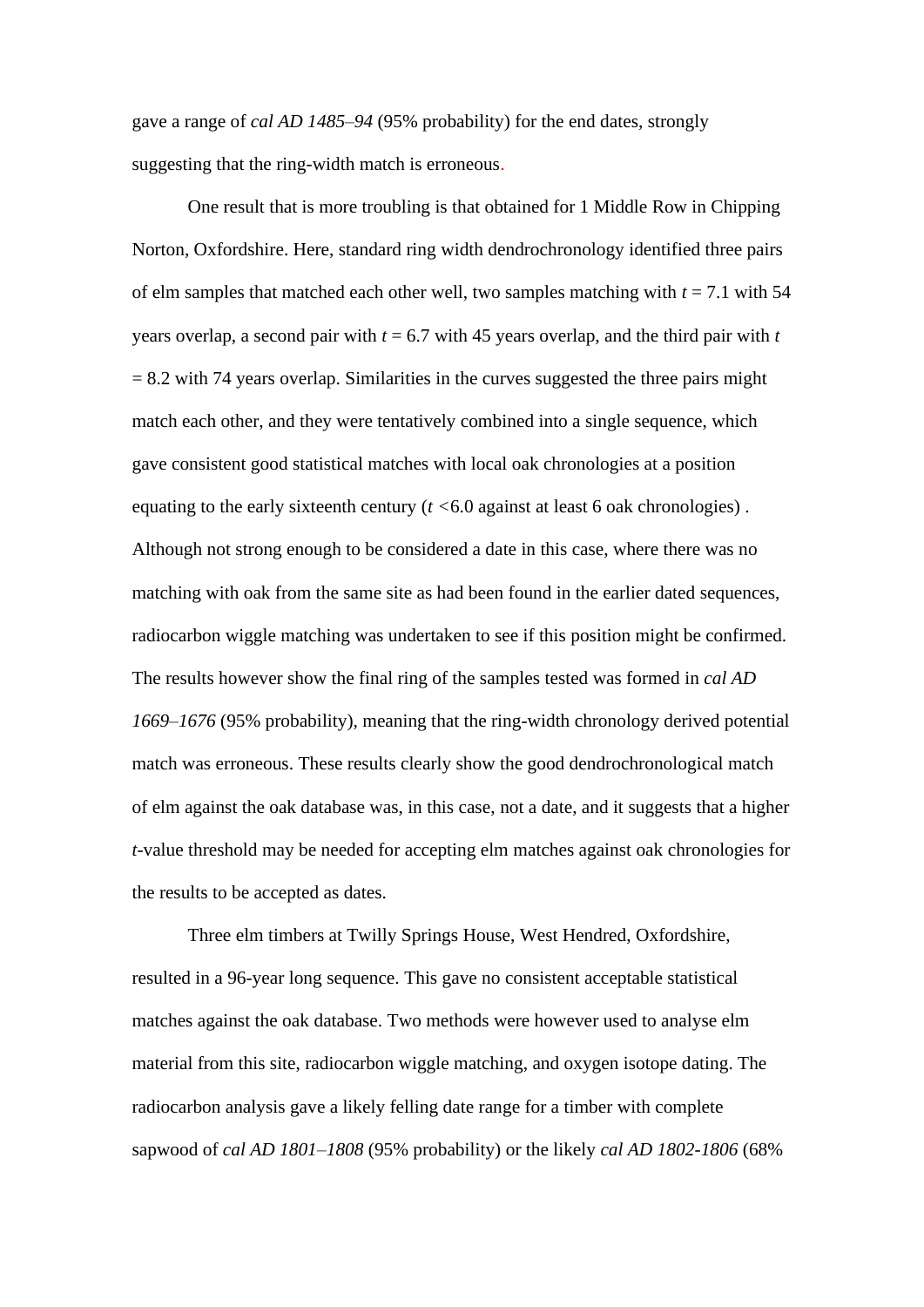probability). The oxygen isotope analysis, initiated independently by Dan Miles, gave a felling date in winter 1806/07. These all agree very well with oak dating in the same phase of spring 1807 derived previously by Dan Miles (pers comm.).

The conclusions from the study have to be at this stage that the likelihood of obtaining a date from elm timbers by standard ring-width dendrochronology remains extremely low, with just a few sites having been successfully dated in the past, and only two of those (Upwich and Ashdon Street) yielding elm ring-width sequences that could be confidently matched with oak sequences outside the structures they were found in. The parent trees from which these timbers had been converted were perhaps odd elm varieties that happened to respond to external stimuli in a similar way to oak trees. The sites with the most potential from over 70 sites investigated failed to date, even though in some cases it was possible to form a site master from more than one timber. It is useful at this point to re-assess the four previous elm dates reported, where it seems that each can be supported by oak at the same site, and two of them give extensive good matches with local oak chronologies, though the Chipping Norton example shows that this is not always a reliable guide. The recent Ashdon Street Farm elm dating against oak is supported by early results from oxygen isotope dating.

There is however some prospect for the future dating of elm, coming from two different ways of investigating the timber – oxygen isotope analysis and radiocarbon wiggle matching, and the results obtained so far are summarised in Appendix 2. Oxygen isotope analysis for dating is currently being developed at Swansea University.<sup>24</sup>

Although in its early stages, this project has already proved useful in deriving dates for previously undated samples of oak, and analysis of the dated elm from Ashdon Street Farm, and a barn in Pendock, Gloucestershire, both sampled prior to the Historic England project, showed that it has the potential to be able to date elm as well. The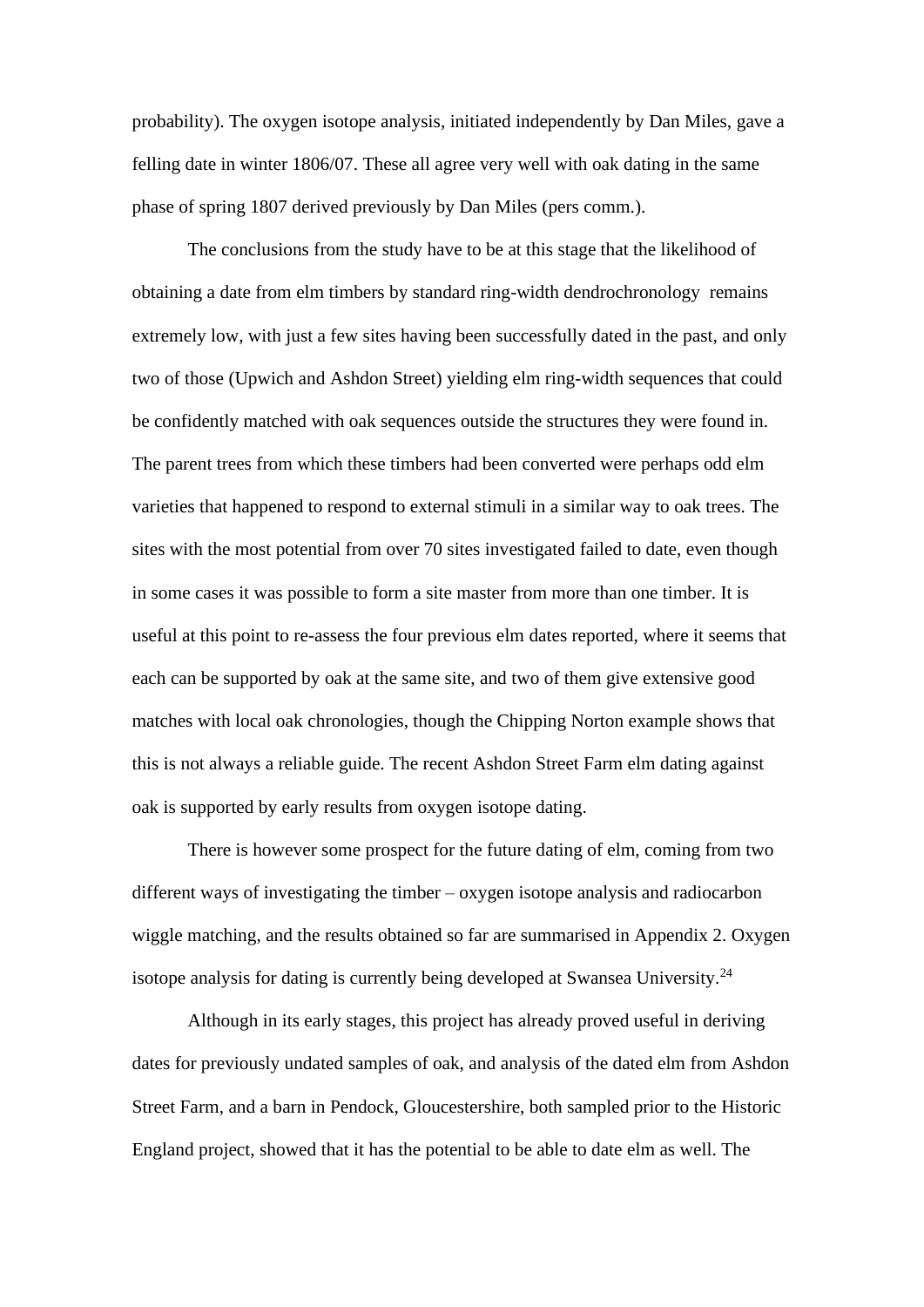analysis, carried out at an early stage in the isotope project, examined material from the whole annual ring, and gave the best result at the dendrochronologically derived date in the case of Ashdon Street Farm, but neither were considered strong enough on their own to be considered as a date by oxygen isotope analysis. Further samples may now be analysed using just the summer growth. A more recent study<sup>25</sup> has dated an elm element of the portcullis windlass in the Byward Tower at the Tower of London to be of similar age to the oak components, also dated by oxygen isotope dating, with none of the timbers having been dated by conventional dendrochronology.

Radiocarbon has long proved useful in dating oak samples that could not be dated by dendrochronology, and improvements in the calibration of the radiocarbon curve and better Bayesian modelling are allowing more sites to be dated, and this includes elm sites. It is hoped that samples from some of the sites in the HE Elm Project will be submitted for analysis at a future date as part of further research combining both radiocarbon dating and oxygen isotope analysis.

#### ACKNOWLEDGEMENTS

I am grateful to both Cathy Tyers and Alex Bayliss (both of Historic England) for their helpful comments on earlier drafts of this paper.

Very many people have assisted in carrying out this project for Historic England, not least all the property owners too many to list individually, but without whom none of this work would have been possible. The Oxfordshire Buildings Record (OBR) introduced me to many buildings and gave background information, and I am particularly grateful to David Clark for the OBR's involvement, Victoria Hubbard (Chipping Norton), Sally Stradling (many of the Oxfordshire villages), Rachel Jacques (Chalgrove) and Marianne Suhr (Blewbury). Rose Hewlett (Frampton on Severn), Lesley Grant-Adamson (Debenham) and Dan Miles (Oxfordshire) were also instrumental in my gaining access to several properties. Additional tree-ring information on elm was supplied by Dan Miles (Oxford Dendrochronology Laboratory) and Robert Howard and Alison Arnold of the Nottingham Tree Ring Dating Laboratory. Alex Bayliss and Peter Marshall (Historic England) were responsible for modelling the best samples for radiocarbon analysis, submitting samples, and interpreting the results. Shahina Farid (Historic England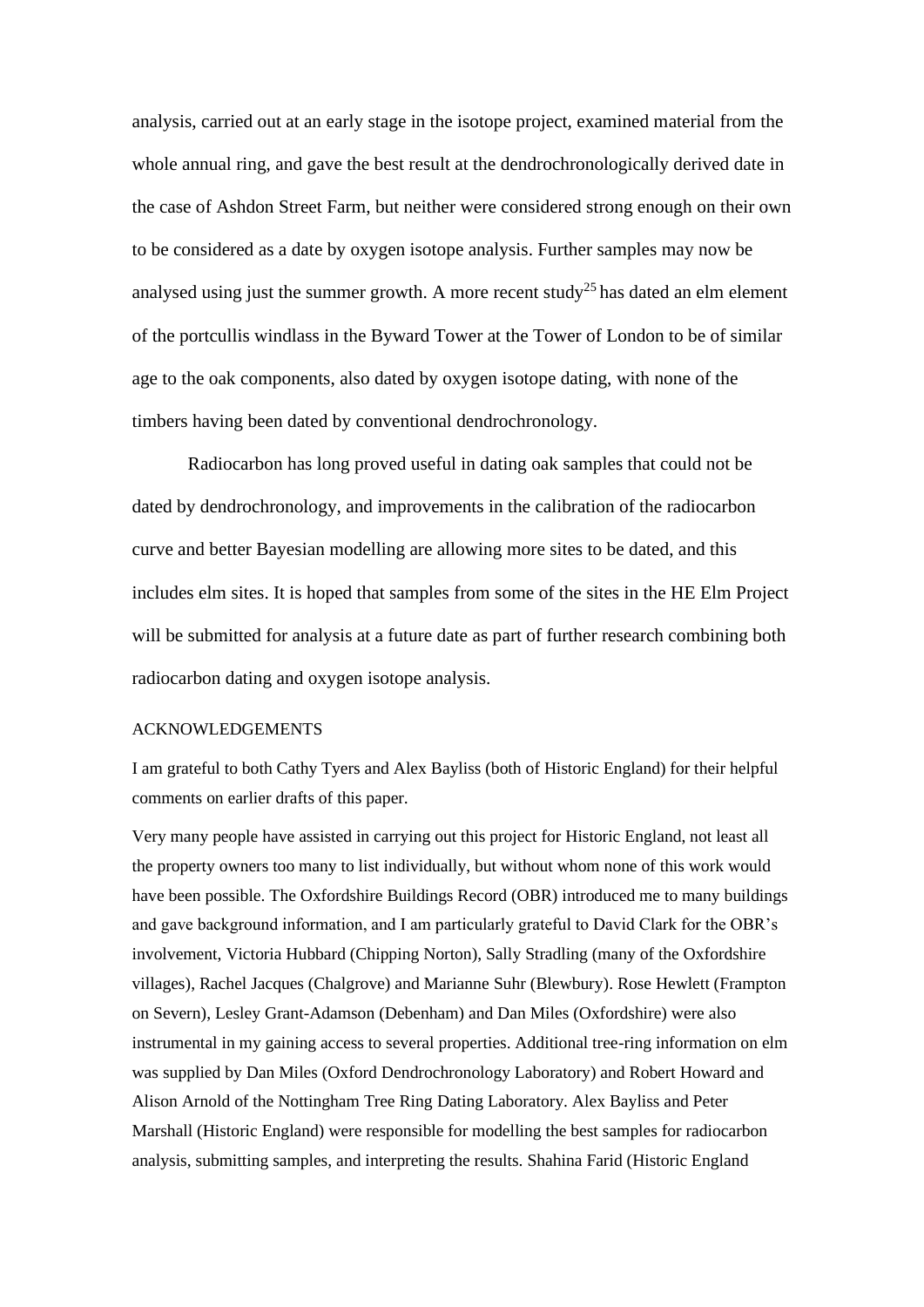commissioned some of the sites and assisted in the production of the RRS reports. Neil Loader

of Swansea University led the work on oxygen isotopes.

#### **NOTES**

- 1. Rackham, *Trees and Woodland in the British Landscape* and *Ancient Woodland,* 267.
- Martin Bridge, project for the Debenham History Society, Suffolk.
- 3. Personal observation, reinforced by comments from other dendrochronologists such as Cathy Tyers, Dan Miles and Robert Howard.
- 4. Observation by Edward Roberts.
- 5. Rackham *The Woods of South East Essex* and Richens *Elm*.
- 6. Richens, *Elm.*
- 7. Ibid.
- 8. Groves in Hurst (ed) *A multi-period salt production site at Droitwich: excavations at Upwich*.
- 9. Haddon-Reece et al.*,* "Tree ring Dating List 32."
- 10. Haddon-Reece et al.*,* "Tree Ring Dating List 38." Dan Miles informs me that oxygen isotope work has confirmed the likelihood of this result, but this is unpublished as yet.
- 11. Bridge, Oxford Dendrochronology Laboratory report 2015/03.
- 12. Brett "Dendroclimatology of Elm in London.".
- 13. Bridge and Miles Centre for Archaeology Report 79/2004.
- 14. English Heritage, "*Dendrochronology: Guidelines on producing and interpreting dendrochronological dates*.".
- 15. Reimer *et al* 2020.
- 16. McCarroll and Loader 2004.
- 17. Loader *et al* 2019.
- 18. Richens, *Elm.*
- 19. Brunskill *Timber Building in Britain*.
- 20. Stenning, "Small Aisled Halls in Essex"
- 21. Arnold et al., Historic England Research Report Series, forthcoming.
- 22. Arnold and Howard, *English Heritage Research Department Report* 63/2007.
- 23. Bridge, Oxford Dendrochronology Laboratory Report 2015/09.
- 24. A Leverhulme Trust grant (RPG-2014-327) awarded to Swansea University Geography Department is developing a chronology for oak oxygen isotopes from dated wood in collaboration with The Research Laboratory for Archaeology and the History of Art, Oxford University.
- 25. Loader et al*.,* "Oxygen isotope dating of oak and elm timbers from the portcullis windlass, Byward Tower, Tower of London."

#### BIBLIOGRAPHY

Arnold, A. and R. Howard. *Tree-ring analysis of timbers from Treludick House, Egloskerry, Cornwall*. English Heritage Research Department Report 63/2007, 2007

Arnold, A., R. Howard, C. Tyers, P. Marshall, S. Bollhalder, C. Bronk Ramsey, M. Dee, E. Dunbar, S. Palstra, and L. Wacker. *Girlington Hall Farmhouse, Ovington, County Durham: tree-ring analysis of oak and elm timbers and radiocarbon wiggle-matching of elm timbers*. English Heritage Research Department Report 79/2019, 2019.

Arnold, A., R. Howard and C. Tyers. *The Charterhouse, Priory of St Anne, London Road, Coventry, Warwickshire: tree-ring analysis of oak and elm timbers*. Historic England Research Report Series: forthcoming.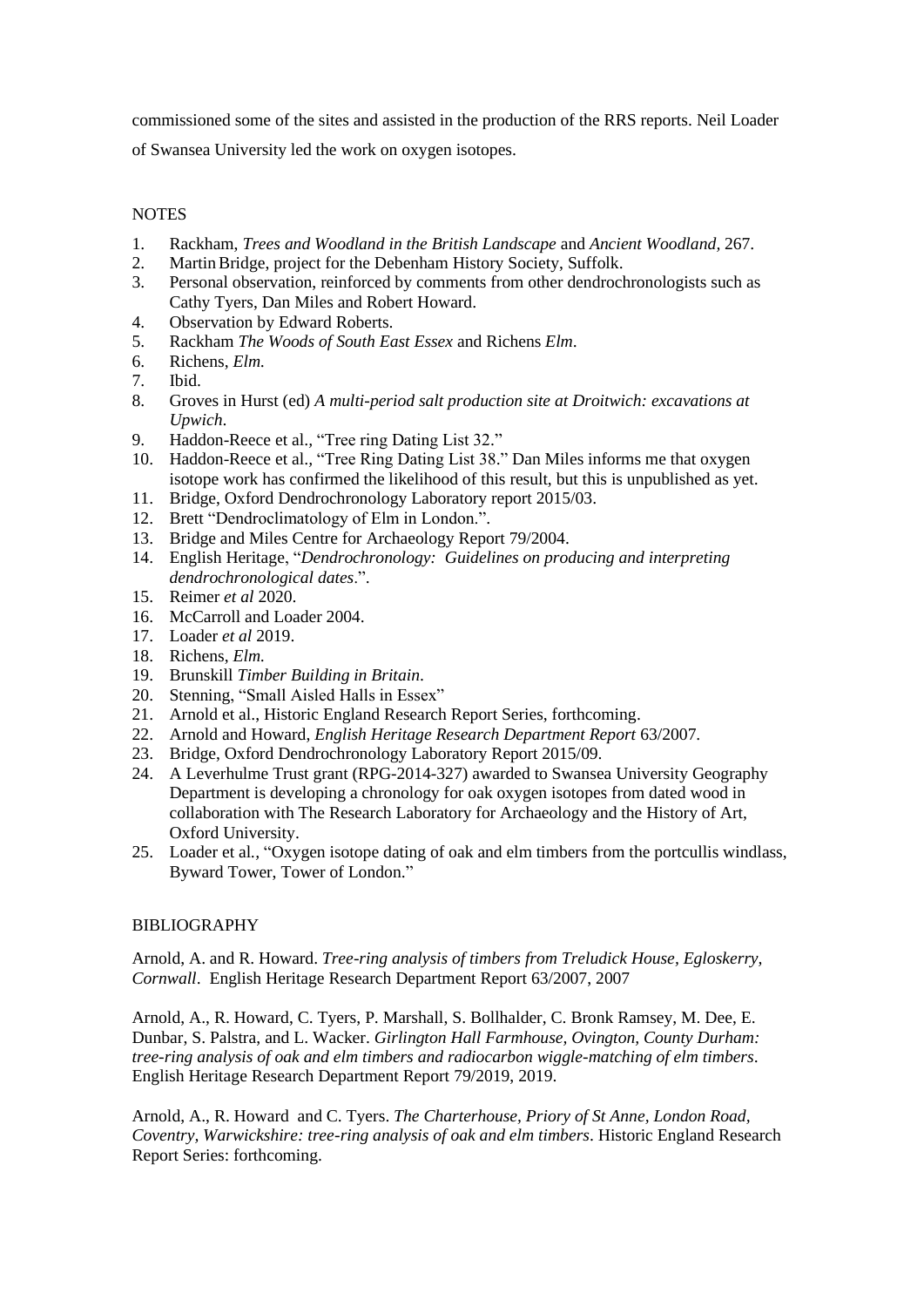Brett, D. "Dendroclimatology of Elm in London." *Tree-Ring Bulletin* 38 (1978): 35-44.

Bridge, M. *The tree-ring dating of Ashdon Street Farmhouse, Ashdon, Essex*. Unpublished Oxford Dendrochronology Laboratory Report, 2015/03, 2015.

Bridge, M. *The Dendrochronological Investigation of 233-235 Thame Road, Warborough, Oxfordshire*. Unpublished Oxford Dendrochronology Laboratory Report 2015/09, 2015.

Bridge, M. C. and D. W. H. Miles. *Tree-Ring Analysis of Timbers from the Hall Roof, West Gateway, and Gates at Fulham Palace, London Borough of Hammersmith and Fulham*. Centre for Archaeology Report 79/2004, 2004.

Bridge, M., C. Tyers, A. Bayliss, S. Bollhadler, L. Wacker, N. Loader, D. McCarroll, D. Davies, G. Young and D. Miles*. Twilly Springs, Manor Lane, West Hendred, Oxfordshire: treering analysis, radiocarbon wiggle matching, and oxygen isotope dendrochronology of elm and oak timbers*. Historic England Research Report Series 2019-97, 2019.

Bridge, M., C. Tyers, A. Bayliss, S. Bollhadler, M. Dee, S. Palstra and L. Wacker. *'Bitter and Twisted', 1 Middle Row, Chipping Norton, Oxfordshire: tree-ring analysis and radiocarbon wiggle-matching of elm timbers*. Historic England Research Report Series 2019-98, 2019.

Bridge, M., C. Tyers, A. Bayliss, M. Dee and S. Palstra. *11 King's Quay Street/11 St Austin's Lane, Harwich, Essex: tree-ring analysis and radiocarbon wiggle-matching of elm and oak timbers.* Historic England Research Report Series 2019-99, 2019.

Bridge, M., C. Tyers, A. Bayliss, S. Bollhadler, M. Dee, S. Palstra and L. Wacker. *Fulham Palace, Bishop's Avenue, London Borough of Hammersmith and Fulham: tree-ring analysis and radiocarbon wiggle matching of elm and oak timbers from the hall roof.* Historic England Research Report Series 2019-100, 2019.

Bridge, M. and C. Tyers. *Manor Farm Barn, 'The Wool Barn', The Green, Frampton on Severn, Gloucestershire: tree-ring analysis of further oak timbers, and elm timbers*. Historic England Research Report Series 2019-101, 2019.

Bridge, M. and C. Tyers. *College Barn, Mill Lane, Chalgrove, Oxfordshire: tree-ring analysis of elm timbers.* Historic England Research Report Series 2019-102, 2019.

Bridge, M. and C. Tyers. *Great Barn, Mill Lane, Chalgrove, Oxfordshire: tree-ring analysis of elm timbers*. Historic England Research Report Series 2019-103, 2019.

Bridge, M. and C. Tyers. *9 Market Street, Chipping Norton, Oxfordshire: tree-ring analysis of elm and oak timbers*. Historic England Research Report Series 2019-104, 2019.

Bridge, M. and C. Tyers. *The Packhorse, Old School Hill, South Stoke, Somerset: tree-ring analysis of elm and oak timbers*. Historic England Research Report Series 2019-105, 2019.

Bridge, M. and C. Tyers. *Falcon Hotel, Chapel Street, Stratford-upon-Avon, Warwickshire: tree-ring analysis of elm timbers*. Historic England Research Report Series 2019-106, 2019.

Bridge, M. and C. Tyers. *Manor Farm Barn, 'Bunyans Barn', Maydencroft, St Ippolyts, Hertfordshire: tree-ring analysis of elm*. Historic England Research Report Series 2019-107, 2019.

Bridge, M. and C. Tyers. *59 High Street, Ashwell, Hertfordshire: tree-ring analysis of elm and oak timbers*. Historic England Research Report Series 2019-108, 2019.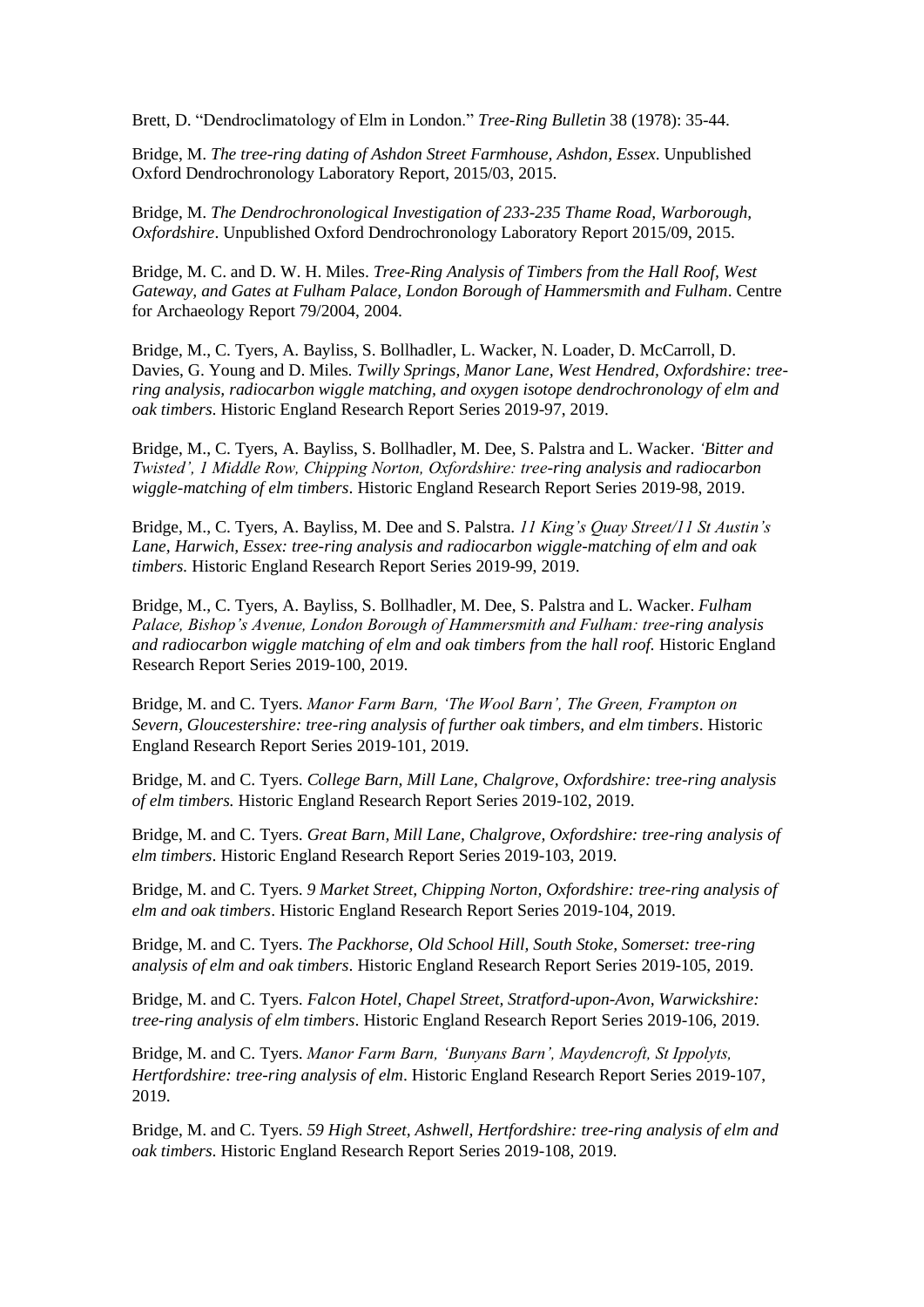Bridge, M. and C. Tyers. *The Manor House, The Green, Frampton on Severn, Gloucestershire: tree-ring analysis of oak and elm timbers*. Historic England Research Report Series 2019-109, 2019.

Bridge, M. and C. Tyers. *Ye Olde Cruck House and De Lacy Hall, The Street, Frampton on Severn, Gloucestershire: tree-ring analysis of elm timbers*. Historic England Research Report Series 2019-110, 2019.

Bridge, M. and C. Tyers. *9 West Street, Chipping Norton, Oxfordshire: tree-ring dating of oak and elm timbers*. Historic England Research Report Series 2020-165, 2020.

Brunskill, R. W. *Timber Building in Britain.* London: Orion Publishing, 1985.

English Heritage, "Dendrochronology: Guidelines on producing and interpreting dendrochronological dates." (1998) London: English Heritage

Haddon-Reece, D., D. H. Miles and J. T. Munby. Tree-ring dates, *Vernacular Architecture* 20 (1989): 46-49.

Haddon-Reece, D., D. H. Miles and J. T. Munby. Tree-ring dates, *Vernacular Architecture* 21 (1990): 46-50.

Hurst, J. D. (ed) '*A multi-period salt production site at Droitwich: excavations at Upwich*' Council for British Archaeology Research Report, (1997): 107.

Loader, N., D. Miles, D. McCarroll, G. Young, D. Davies, C. Bronk Ramsey and G. James, "Oxygen isotope dating of oak and elm timbers from the portcullis windlass, Byward Tower, Tower of London." *Journal of Archaeological Science* (2020): doi.org/10.1016/j.jas.2020.105103

McCarroll, D. and N. J. Loader. "Stable isotopes in tree rings." *Quaternary Science Reviews* (2004): 23, 771–801. doi.org/10.1016/j.quascirev.2003.06.017.

Miles, D., M. Bridge and C. Tyers. *Manor House, Paper Mill Lane, South Moreton, Oxfordshire: tree-ring analysis of timbers*. Historic England Research Report Series 2019-112, 2019

Rackham, O. *Trees and Woodland in the British Landscape.* London: Orion*,* 1976.

Rackham, O. *Ancient Woodland.* London: Edward Arnold, 1980.

Rackham, O. *The Woods of South-East Essex.* Rochford: Rochford District Council, 1986.

Reimer, P., W. Austin, E. Bard, A. Bayliss, P. Blackwell, C. Bronk Ramsey, M. Butzin, H. Cheng, R. Edwards, M. Friedrich *et al*, "The IntCal20 Northern Hemispheric radiocarbon calibration curve (0–55 kcal BP)." *Radiocarbon*, (2020) 62.

Richens, R. H. *Elm.* Cambridge: Cambridge University Press, 1983.

Stenning, D. F. "Small Aisled Halls in Essex", *Vernacular Architecture* 34 (2003): 1-19.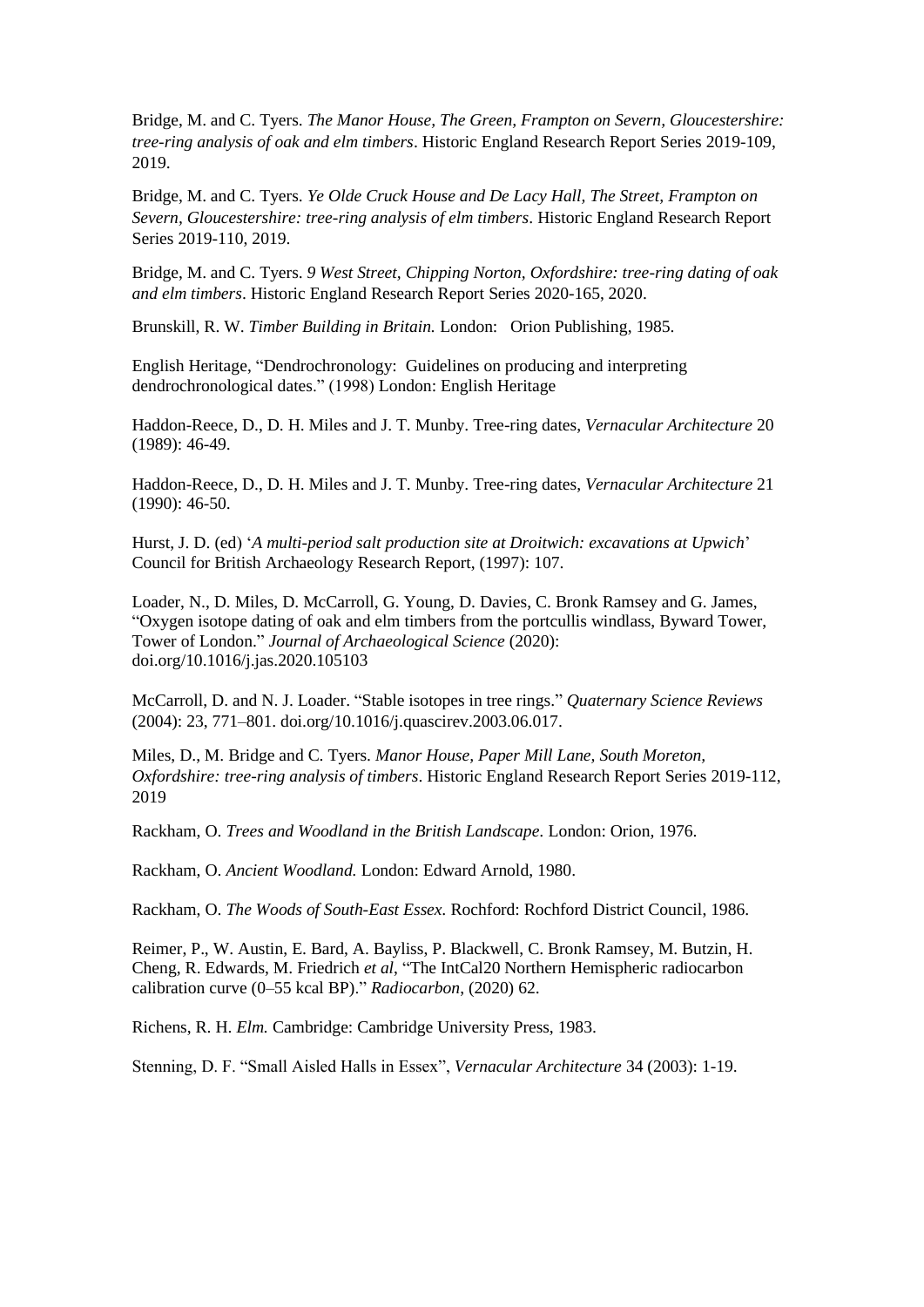## **APPENDIX 1**

List of the buildings assessed as part of this project set out geographically:

| <b>COUNTY</b>          | <b>TOWN/VILLAGE</b>       | <b>BUILDING</b>                               | <b>Sampled</b><br>(Y/N) |  |
|------------------------|---------------------------|-----------------------------------------------|-------------------------|--|
| <b>ESSEX</b>           | Harwich                   | 11King's Quay St/11 St Austin's Lane          | $\mathbf Y$             |  |
| <b>Little Braxted</b>  |                           | 'kitchen' at Little Braxted Hall              | $\mathbf N$             |  |
| <b>GLOUCESTERSHIRE</b> | Frampton on Severn        | De Lacy Cottage, The Street                   | ${\bf N}$               |  |
|                        |                           | De Lacy cruck (Ye Olde Cruck                  | Y                       |  |
|                        |                           | House)                                        |                         |  |
|                        |                           | Falfield Cottage, The Street                  | ${\bf N}$<br>Y          |  |
|                        |                           | Frampton Manor (including flat), The<br>Green |                         |  |
|                        |                           | Manor Farm Barn 'Wool Barn', The<br>Green     | Y                       |  |
|                        |                           | Red House, The Green                          | $\mathbf N$             |  |
|                        |                           | The Laurels, The Street                       | ${\bf N}$               |  |
|                        |                           | Oegrove Farmhouse, The Street                 | $\mathbf N$             |  |
|                        |                           | Wildgoose Cottage, The Street                 | $\mathbf N$             |  |
|                        | Frocester                 | 34 Bath Road                                  | ${\bf N}$               |  |
|                        | Minsterworth              | Lyn Paddock, Church Lane                      | ${\bf N}$               |  |
|                        |                           | Minsterworth Court, Church Lane               | $\overline{N}$          |  |
|                        | Sandhurst                 | Singleton Cottage, Mussell End                | ${\bf N}$               |  |
| <b>HERTFORDSHIRE</b>   | Ashwell                   | 59 & 60 High Street                           | $\mathbf Y$             |  |
|                        | St Ippolyts               | Manor Farm Barn, 'Bunyan's Barn',             | $\overline{Y}$          |  |
|                        |                           | Maydencroft                                   |                         |  |
| <b>LONDON</b>          | Hammersmith and<br>Fulham | Great Hall Roof, Fulham Palace                | Y                       |  |
| <b>OXFORDSHIRE</b>     | Aston Upthorpe            | Old Church Barn, Thorpe Street                | $\mathbf N$             |  |
|                        | Benson                    | 10 High Street                                | $\mathbf N$             |  |
|                        |                           | 28 High street                                | ${\bf N}$               |  |
|                        |                           | 9 Castle Street                               | ${\bf N}$               |  |
|                        | Blewbury                  | Cotterills, London Road                       | $\mathbf N$             |  |
|                        |                           | Chapmans, Watery Lane                         | $\overline{N}$          |  |
|                        |                           | Laurences, Nottingham Fee                     | ${\bf N}$               |  |
|                        |                           | Stocks, Chapel Lane                           | ${\bf N}$               |  |
|                        | Carterton                 | St Joseph's RC Church                         |                         |  |
|                        | Chalgrove                 | Chalgrove Manor, Mill Lane                    | $\mathbf N$             |  |
|                        |                           | Chalgrove Mill, Mill Lane                     | $\mathbf N$             |  |
|                        |                           | College Barn, Mill Lane                       | Y                       |  |
|                        |                           | Great Barn, Mill Lane                         | Y                       |  |
|                        |                           | Little Barn, Mill Lane                        | ${\bf N}$               |  |
|                        | Charlbury                 | The Thatched Cottage, The Slade               | $\mathbf N$             |  |
|                        | <b>Chipping Norton</b>    | 9 Market Street                               | Y                       |  |
|                        |                           | 'Bitter and Twisted' 1 Middle Row             | Y                       |  |
|                        |                           | Corner Chase, Middle Row                      | ${\bf N}$               |  |
|                        |                           | 32 Spring Street                              | ${\bf N}$               |  |
|                        | Cuxham                    | <b>Brook Cottage</b>                          | ${\bf N}$               |  |
|                        |                           | College Farmhouse                             | ${\bf N}$               |  |
|                        |                           | <b>Old Rectory Cottage</b>                    | ${\bf N}$               |  |
|                        |                           | The Thatch                                    | ${\bf N}$               |  |
|                        | <b>Great Haseley</b>      | Crown House, Thame Road                       | ${\bf N}$               |  |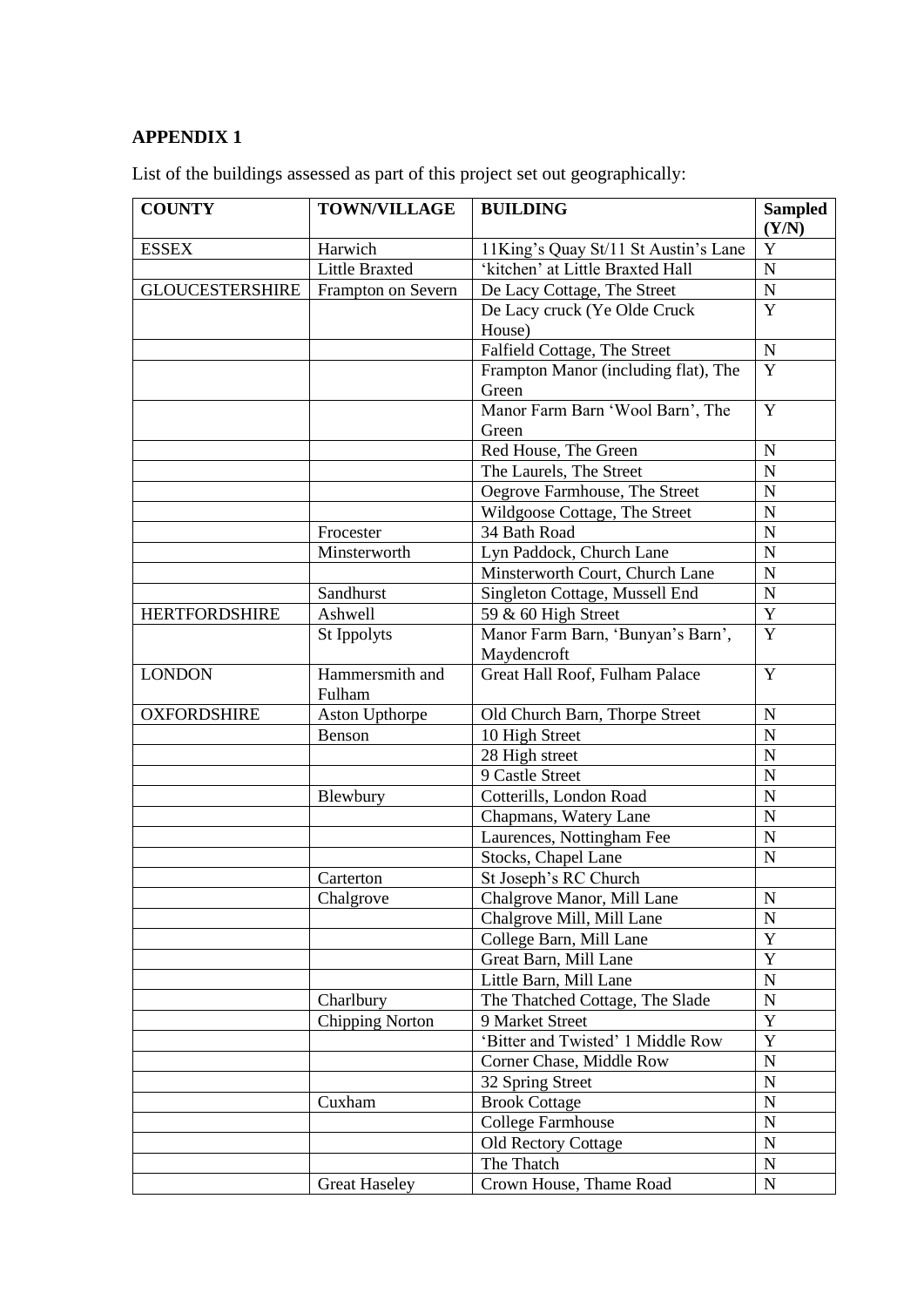|                                     |                                           | 8 Mill Lane                        | N              |
|-------------------------------------|-------------------------------------------|------------------------------------|----------------|
|                                     |                                           | The Crucks, Rectory Road           | N              |
|                                     |                                           | Walnut Tree Cottage, Mill Lane     | N              |
|                                     | <b>Little Haseley</b>                     | <b>Beehive Cottage</b>             | N              |
|                                     | Nettlebed                                 | 23 High Street                     | N              |
|                                     |                                           | 8 Watlington Street                | N              |
|                                     | Thame                                     | The Bird Cage, High Street         | N              |
|                                     | Ash Cottage, 119 Thame Road<br>Warborough |                                    | N              |
|                                     |                                           | 139 Thame Road                     | $\mathbf N$    |
|                                     |                                           | Lavender Cottage, 31 The Green     | $\overline{N}$ |
|                                     |                                           | North                              |                |
|                                     | West Hagbourne                            | Wycherts, Main Street              | $\mathbf N$    |
|                                     | <b>West Hendred</b>                       | Twilly Springs House, Manor Lane   | $\overline{Y}$ |
| <b>SOMERSET</b>                     | South Stoke                               | The Packhorse Inn, Old School Hill | Y              |
| <b>SUFFOLK</b>                      | Debenham                                  | 6 Aspall Road                      | $\mathbf N$    |
|                                     |                                           | 8 Aspall Road                      | N              |
|                                     |                                           | 12 Aspall Raod                     | N              |
|                                     |                                           | 50 Aspall Raod                     | N              |
|                                     |                                           | 4 Cross Green                      | N              |
|                                     |                                           | 9 Cross Green                      | N              |
|                                     |                                           | 37 Gracechurch Street              | N              |
|                                     |                                           | 44 Gracechurch Street              | N              |
|                                     |                                           | 9 High Street                      | $\mathbf N$    |
|                                     |                                           | 74 High Street                     | N              |
| <b>WARWICKSHIRE</b>                 | <b>Clifford Chambers</b>                  | <b>Clifford Cottage</b>            | $\mathbf N$    |
|                                     | Stratford-upon-Avon                       | Falcon Inn, Chapel Street          | Y              |
| Buildings at the Weald and Downland |                                           | <b>Building from North Cray</b>    | N              |
| Museum, West Sussex                 |                                           |                                    |                |
|                                     |                                           | Poplars                            | $\mathbf N$    |
|                                     |                                           | <b>Sole Street</b>                 | N              |
|                                     |                                           | Whittakers                         | N              |

**Appendix 2:** Table showing the sites reported in the HE Elm Project along with some earlier sites with derived dates from various methods. <sup>14</sup>C dates are modelled *cal AD* at the 95% level.  $VA = Vernacular Architecture, ODL = Oxford Dendrochronology$ Laboratory Report, CfA = Centre for Archaeology Report, RRS = Historic England Research Report Series, RDR = English Heritage Research Department Report, JArchSci = Journal of Archaeological Science paper.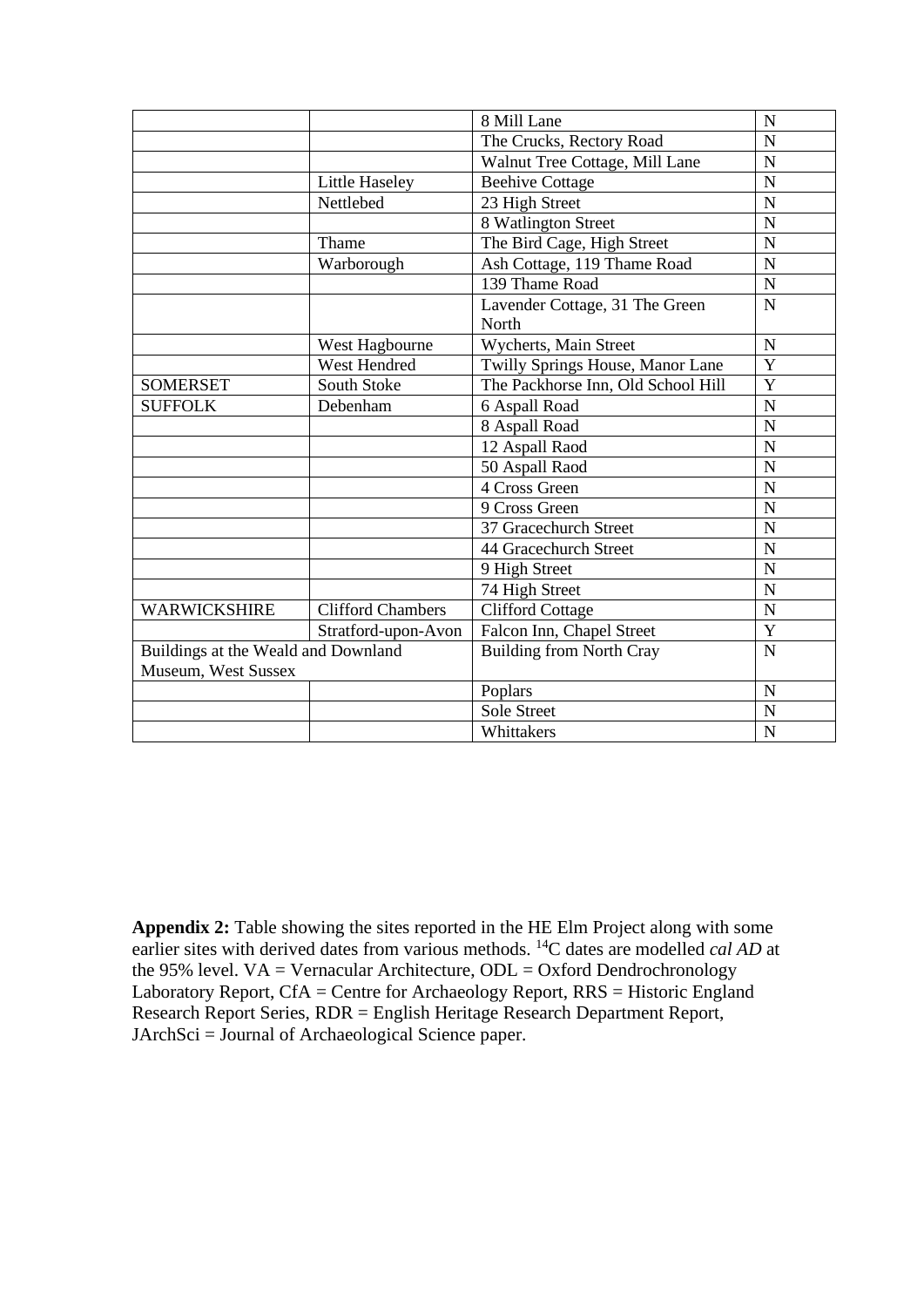| Name of Site                                             | Dendro                   | Dendro                       | $14C$ date               | $\overline{^{18}$ O      | Short report      |  |  |  |
|----------------------------------------------------------|--------------------------|------------------------------|--------------------------|--------------------------|-------------------|--|--|--|
|                                                          | Dates                    | date                         | of elm                   | date of                  | reference         |  |  |  |
|                                                          | of Oak                   | of elm                       |                          | elm                      |                   |  |  |  |
| Sites investigated prior to the Historic England project |                          |                              |                          |                          |                   |  |  |  |
| Upwich, Cheshire                                         | 1745                     | 1745                         | $\overline{\phantom{a}}$ | $\overline{\phantom{a}}$ | <b>Hurst 1997</b> |  |  |  |
| Nuffield, Oxon                                           | $1600 - 1603$            | 1632                         |                          |                          | VA 1989           |  |  |  |
| Mapledurham, Oxon                                        | 1334                     | 1334                         |                          |                          | VA 1990           |  |  |  |
| Ashdon St Farmhouse, Essex (Hall                         | 1446                     | 1446                         | $\overline{\phantom{a}}$ | 1446                     | ODL 2015/03       |  |  |  |
| and Service)                                             |                          | &1447                        |                          |                          |                   |  |  |  |
| Barn at Pendock, Gloucs.                                 | $\blacksquare$           | $\blacksquare$               | $\blacksquare$           | $\overline{\mathcal{L}}$ | unpublished       |  |  |  |
| Warborough, Oxon                                         |                          | $\overline{a}$               | $\overline{a}$           |                          | ODL 2015/09       |  |  |  |
| Sites investigated during the Historic England project   |                          |                              |                          |                          |                   |  |  |  |
| Fulham Palace, London                                    | 1493                     | 1480?                        | 1485-94                  |                          | CfA 79/2004;      |  |  |  |
|                                                          |                          |                              |                          |                          | RRS 2019-100      |  |  |  |
| Harwich, Essex                                           | $\overline{a}$           |                              | $1425 - 36$              |                          |                   |  |  |  |
|                                                          | 1547                     | ÷,                           |                          |                          | RRS 2019-99       |  |  |  |
| Manor House, Frampton on Severn,<br>Gloucs               |                          | $\overline{a}$               |                          | $\blacksquare$           | RRS 2019-109      |  |  |  |
| Wool Barn, Frampton on Severn,                           | 1563/64                  | $\overline{a}$               | $\overline{\phantom{a}}$ | $\overline{\phantom{a}}$ | RRS 2019-101      |  |  |  |
| Gloucs                                                   |                          |                              |                          |                          |                   |  |  |  |
| Ye Olde Cruck House, Frampton                            | $\overline{a}$           | $\overline{a}$               | $\frac{1}{2}$            | $\overline{\phantom{a}}$ | RRS 2019-110      |  |  |  |
| on Severn, Gloucs                                        |                          |                              |                          |                          |                   |  |  |  |
| Bunyans Barn, Herts                                      | $\overline{\phantom{a}}$ | ÷,                           | $\overline{a}$           | $\bar{\phantom{a}}$      | RRS 2019-107      |  |  |  |
| 59 High St, Ashwell, Herts                               | c1460                    | $\qquad \qquad \blacksquare$ | $\blacksquare$           |                          | RRS 2019-108      |  |  |  |
| <b>Twilly Springs House, West</b>                        | 1807                     |                              | 1801-08                  | 1806/7                   | RRS 2019-97       |  |  |  |
| Hendred, Oxon                                            |                          |                              |                          |                          |                   |  |  |  |
| 9 Market St, CN, Oxon                                    | $\blacksquare$           | $\overline{a}$               | $\Box$                   | $\overline{\phantom{a}}$ | RRS 2019-104      |  |  |  |
| 1 Middle Row, CN, Oxon                                   | $\equiv$                 | 1519?                        | 1669-76                  |                          | RRS 2019-98       |  |  |  |
| College Barn, Chalgrove, Oxon                            |                          | $\blacksquare$               | $\overline{\phantom{a}}$ | $\bar{\phantom{a}}$      | RRS 2019-102      |  |  |  |
| Great Barn, Chalgrove, Oxon                              | $\overline{\phantom{a}}$ | L.                           | $\blacksquare$           | $\overline{\phantom{a}}$ | RRS 2019-103      |  |  |  |
| South Moreton Mnr, Oxon                                  | 1315;                    | $\overline{a}$               | $\overline{\phantom{a}}$ | $\overline{\phantom{a}}$ | RRS 2019-112      |  |  |  |
|                                                          | 1398; 1631               |                              |                          |                          |                   |  |  |  |
| Packhorse Inn, South Stoke,                              | 1633/34                  | $\bar{\phantom{a}}$          | $\frac{1}{2}$            | $\overline{\phantom{a}}$ | RRS 2019-105      |  |  |  |
| Somerset                                                 |                          |                              |                          |                          |                   |  |  |  |
| Falcon Hotel, Stratford-upon-Avon,                       | Other                    | $\overline{\phantom{a}}$     | $\overline{\phantom{a}}$ |                          | RRS 2019-106      |  |  |  |
| Warwicks                                                 | ranges                   |                              |                          |                          |                   |  |  |  |
|                                                          | 1622                     |                              |                          |                          |                   |  |  |  |
| Girlington Hall, Co Durham                               | 1436;                    |                              | c 1700                   |                          | RRS 2019-79       |  |  |  |
|                                                          | 1439/40;                 |                              |                          |                          |                   |  |  |  |
|                                                          | 1579;                    |                              |                          |                          |                   |  |  |  |
|                                                          | 1594-1616                |                              |                          |                          |                   |  |  |  |
| Treludick House, Cornwall                                | Various in               | $\blacksquare$               | $\overline{\phantom{a}}$ | $\overline{\phantom{a}}$ | RDR 63/2007       |  |  |  |
|                                                          | range<br>1623-48         |                              |                          |                          |                   |  |  |  |
| Charterhouse, Coventry, Warwicks                         | $1450 - 75$ ;            |                              |                          |                          | <b>RRS</b>        |  |  |  |
|                                                          | early                    |                              |                          |                          | forthcoming       |  |  |  |
|                                                          | 1560s                    |                              |                          |                          |                   |  |  |  |
| Site investigated outside the Historic England project   |                          |                              |                          |                          |                   |  |  |  |
| Windlass, Tower of London                                |                          |                              | $\overline{\phantom{a}}$ | After                    | JArchSci 2020     |  |  |  |
|                                                          |                          |                              |                          | 1648                     |                   |  |  |  |